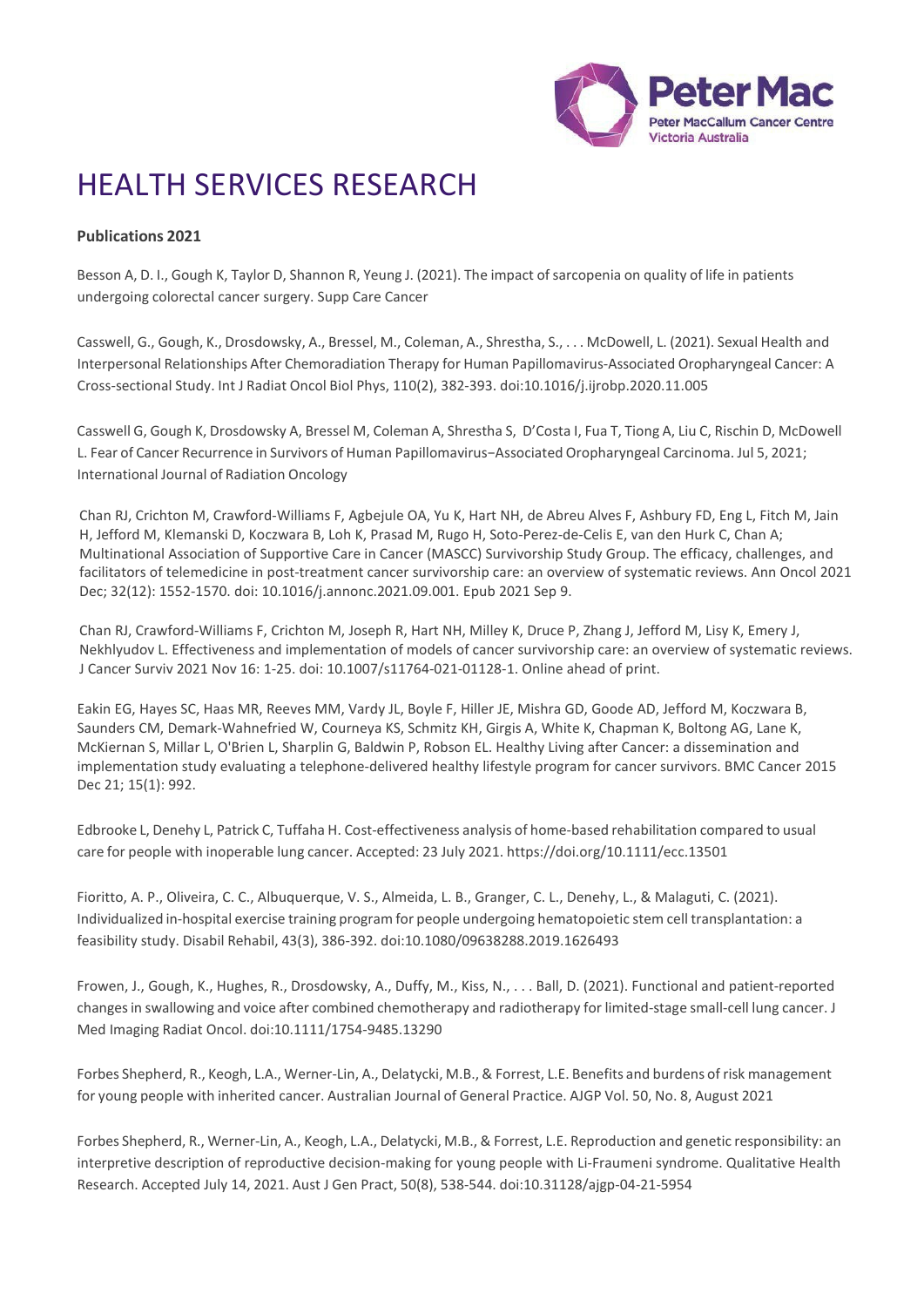Gates P, Dhillon H, Gough K, Wilson C, Hawkes E, Scudder L, Cushion T, Krishnasamy M. Exploration of motivation to participate in a study of cancer-related cognitive impairment among patients with newly diagnosed aggressive lymphoma: a qualitative sub-study. Support Care Cancer. 2021 Sep 8. doi: 10.1007/s00520-021-06527-9. Epub ahead of print. PMID: 34495384.

Gough, K., Pascoe, M. C., Bergin, R., Drosdowsky, A., & Schofield, P. (2021). Differential adherence to peer and nurse components of a supportive care package-The appeal of peersupport may be related to women's health and psychological status. Patient Educ Couns. doi:10.1016/j.pec.2021.06.020

Gough K, M. N., Kotevski A, Duffy M, Ball D, Solomon B, Mileshkin L, Drosdowsky A, Koproski T, Krishnasamy M. (2021). Understanding the feasibility of patient-reported outcomes. J Thorac Oncol 16:S84-S85.

Guccione, L., Gough, K., Drosdowsky, A., Price, T., Pavlakis, N., Wyld, D., . . . Schofield, P. (2021). The unmet supportive care needs, quality of life, and care experiences of patients with functioning and non-functioning Neuroendocrine Tumours (NETs) at early diagnosis. Patient Education and Counseling. doi:https://doi.org/10.1016/j.pec.2021.05.00

Harrowfield, J., Isenring, E., Kiss, N., Laing, E., Lipson-Smith, R., & Britton, B. (2021). The Impact of Human Papillomavirus (HPV) Associated Oropharyngeal Squamous Cell Carcinoma (OPSCC) on Nutritional Outcomes. Nutrients, 13(2). doi:10.3390/nu13020514

Hyatt, A., Drosdowsky, A., Koproski, T., Milne, D., Rametta, M., McDonald, G., . . . Blaschke, S.-M. (2021). Identification of low health and cancer literacy in oncology patients: a cross-sectional survey. Supportive Care in Cancer. doi:10.1007/s00520-021-06164-2

McDowell, L., Gough, K., King, M., Corry, J., & Rischin, D. (2021). Patient-reported quality of life and symptom burden measuresin human papillomavirus associated oropharyngeal cancer - A review of the literature and PRO methodology. Oral Oncol, 118, 105309. doi:10.1016/j.oraloncology.2021.105309

McDowell L, Casswell G, Bressel M, Drosdowsky A, Rischin D, Coleman A, Shrestha S, D'Costa I, Fua T, Tiong A, Liu C, Gough K. Symptom burden, quality of life, functioning and emotional distressin survivors of human papillomavirus associated oropharyngeal cancer: An Australian cohort. https://doi.org/10.1016/j.oraloncology.2021.105560

Pearson, E. J., Drosdowsky, A., Edbrooke, L., & Denehy, L. (2021). Exploring the Use of Two Brief Fatigue Screening Toolsin Cancer Outpatient Clinics. Integr Cancer Ther, 20, 1534735420983443. doi:10.1177/1534735420983443

Pearson, E. J. (2021). Fatigue – a substantial problem in hematology, but what can be done? Leukemia and Lymphoma, 1-2. doi:10.1080/10428194.2021.1992767

Perera S M, O'Callaghan C, Ugalde A, Santin O, Beer C, Prue G, Lane K, Hanna G G, Schofield P. Codesigning a supportive online resource for Australian cancer carers: a thematic analysis of informal carers' and healthcare professionals' perspectives about carers' responsibilities and content needs. BMJ Open 2021; 11:e055026. doi:10.1136/bmjopen-2021-055026

Schofield, P., Gough, K., Hyatt, A., White, A., Frydenberg, M., Chambers, S., . . . Juraskova, I. (2021). Correction to: Navigate: a study protocol for a randomised controlled trial of an online treatment decision aid for men with low-risk prostate cancer and their partners. Trials, 22(1), 97. doi:10.1186/s13063-021-05070-6

Steffens, D., Solomon, M., & Denehy, L. (2021). Is Preoperative Exercise Training the New Holy Grail for Patients Undergoing Major Surgery? Ann Am Thorac Soc, 18(4), 587-589. doi:10.1513/AnnalsATS.202011-1388ED

Tew M, Dalziel K, Thursky K, Krahn M, Abrahamyan L, Morris A M, Clarke P. Excess cost of care associated with sepsisin cancer patients: Results from a population based case-control matched cohort. August 11, 2021. <https://doi.org/10.1371/journal.pone.0255107>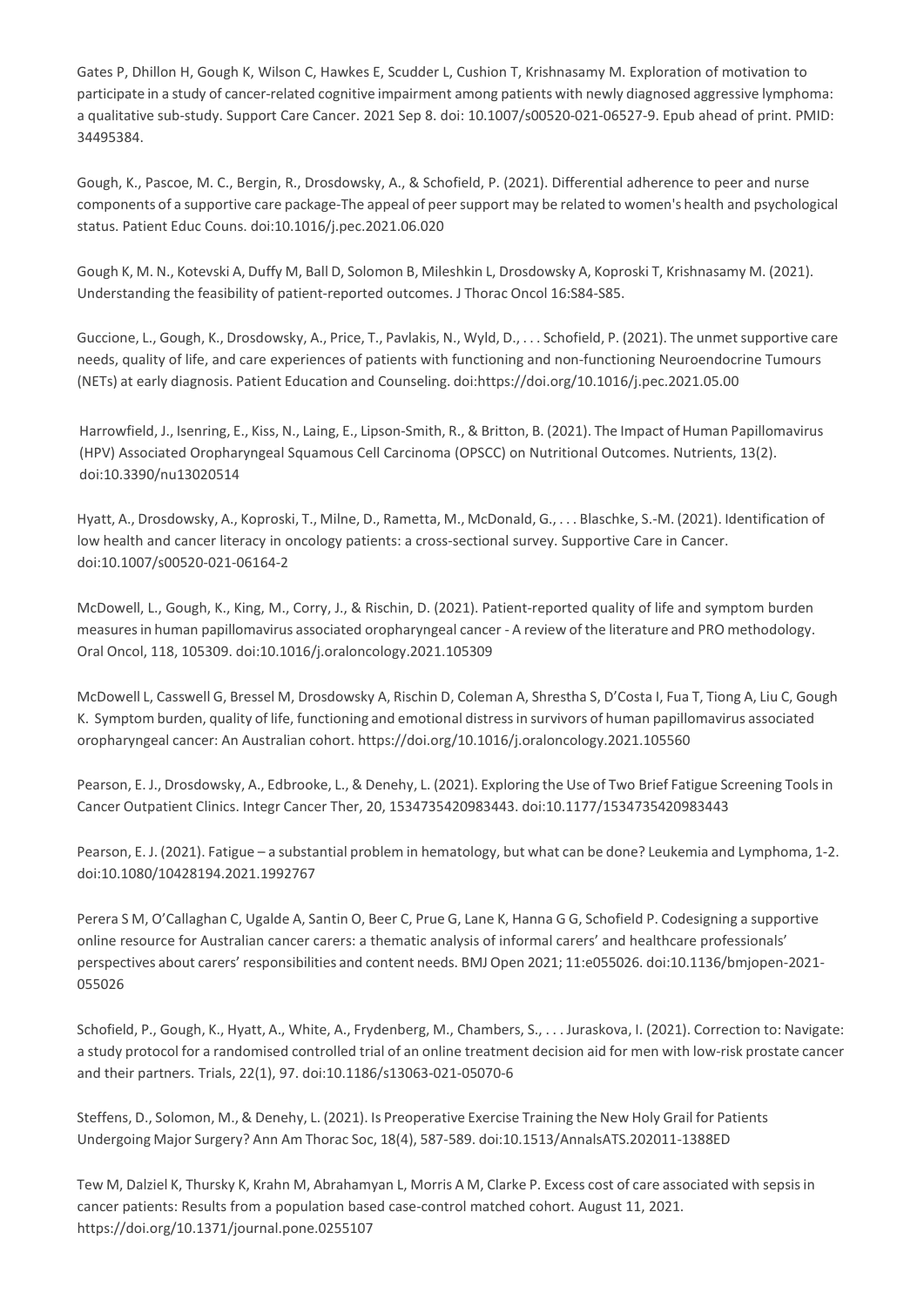Waterland, J. L., Ismail, H., Amin, B., Granger, C. L., Denehy, L., & Riedel, B. (2021). Patient acceptance of prehabilitation for major surgery: an exploratory survey. Support Care Cancer, 29(2), 779-785. doi:10.1007/s00520-020-05547-1

Waterland, J. L., McCourt, O., Edbrooke, L., Granger, C. L., Ismail, H., Riedel, B., & Denehy, L. (2021). Efficacy of Prehabilitation Including Exercise on Postoperative Outcomes Following Abdominal Cancer Surgery: A Systematic Review and Meta-Analysis. Front Surg, 8, 628848. doi:10.3389/fsurg.2021.628848

Warren M, G. K., Emery J, Krishnasamy M. (2021). Understanding the routes to diagnosis for colorectal cancer in New Zealand: a protocol paper. Cancer Nurs Prac

Blinman P, Martin A, Jefford M, Goldstein D, Boadle D, Morris M, Tebbutt N, Aiken C, Segelov E, Paul J, Haydon A, Iveson T, Stockler MR. Patients' preferences for 3 months versus 6 months of adjuvant chemotherapy for colon cancer in the SCOT trial: what survival benefits make longer chemotherapy worthwhile? JNCI Cancer Spectrum 2021: 5(1): pkaa107

The Clinical Oncology Society of Australia Patient Reported Outcomes Working Group (members Koczwara B, Bonnamy J, Brown B, Briggs P, Butow P, Chan R, Cohn R, Girgis A, Jefford M, Joske D, Licqurish S, McKay G, Saunders C, Webber K). Patient Reported Outcomes and Personalised Cancer Care. Progress or Pipe Dream? Med J Aust 2021; 214 (9): 406-408

Chan RJ, Agbejule OA, Yates PM, Emery J, Jefford M, Koczwara B, Hart NH, Crichton M, Nekhlyudov L. Outcomes of cancer survivorship education and training for primary care providers: a systematic review. J Cancer Surviv 2021; 2021 Mar 24;1- 24. doi: 10.1007/s11764-021-01018-6.

Lai-Kwon J, Heynemann S, Flore J, Dhillon H, Duffy M, Burke J, Briggs L, Leigh L, Mileshkin L, Solomon B, Ball D, Kokanovic R, Jefford M. Living with and beyond metastatic non-small cell lung cancer: the survivorship experience for people treated with immunotherapy or targeted therapy. J Cancer Surviv 2021 Jun; 15(3): 392-397. Epub 2021 Mar 31.

Lisy K, Ly L, Kelly H, Clode M, Jefford M. How Do We Define and Measure Optimal Care for Cancer Survivors? An Online Modified Reactive Delphi Study. Cancers 2021; 13(10): 2299.<https://doi.org/10.3390/cancers13102299>

Juraskova I, Laidsaar-Powell R, Keast R, Schofield P, Costa DS, Kay J, Turner S, Koczwara B, Saunders C, Jefford M, Yates P, Boyle F, White K, Miller A, Morton RL, Butt Z, Butow P. eTRIO trial: study protocol of a randomised controlled trial of online education modules to facilitate effective family caregiver involvement in oncology. BMJ Open 2021 May 28; 11(5): e043224. doi: 10.1136/bmjopen-2020-043224.

Jefford M. Editorial: Optimal care for people affected by cancer. Aust J Gen Pract 2021; 50(8): 517

Fox J, Thamm C, Mitchell G, Emery J, Rhee J, Hart NH, Yates P, Jefford M, Koczwara B, Halcomb E, Steinhardt R, O'Reilly R, Chan RJ. Cancer survivorship care and general practice: A qualitative study of roles of general practice team members in Australia. Health Soc Care Community 2021 Aug 22. doi: 10.1111/hsc.13549. Online ahead of print.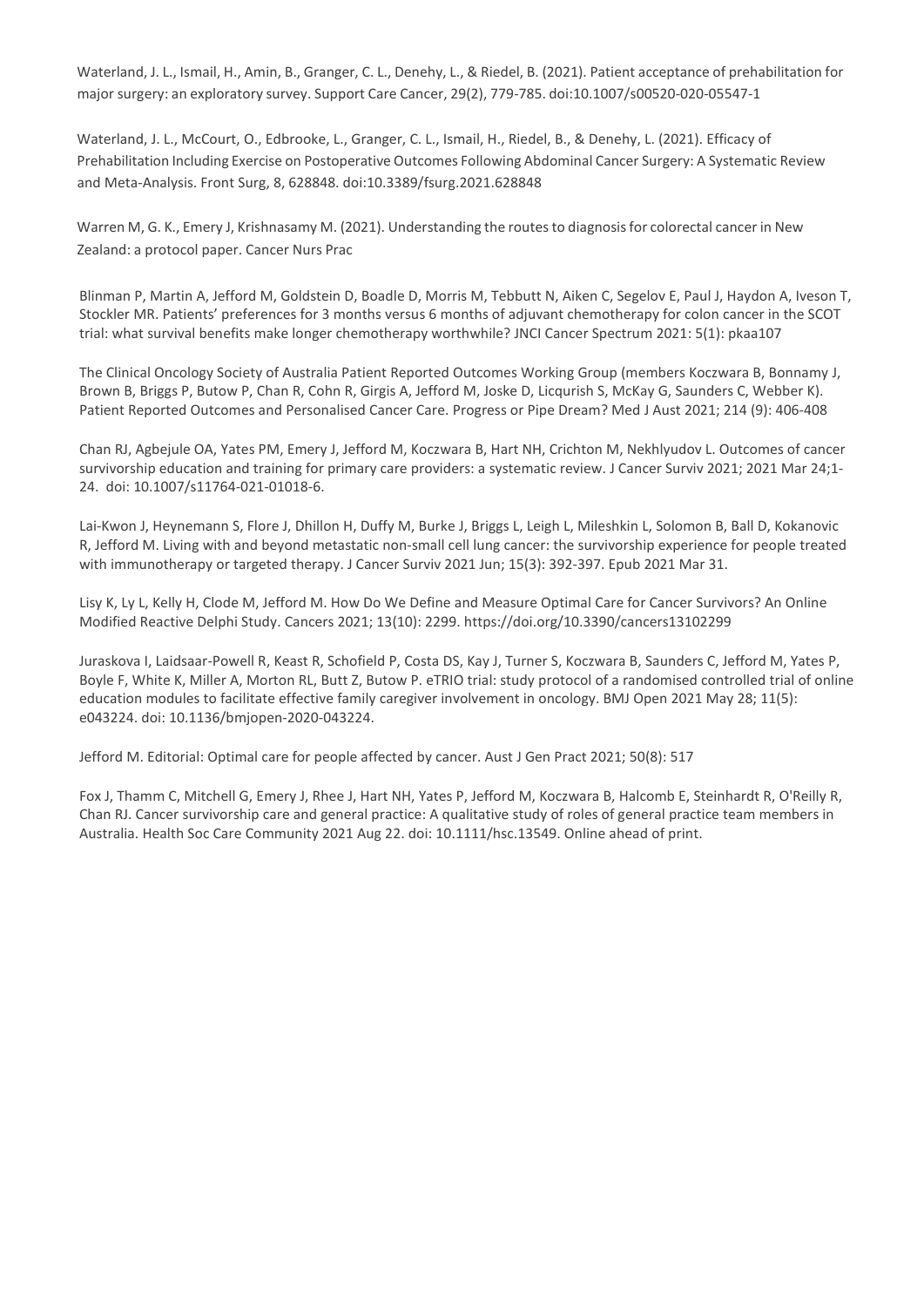Boden, I, Robertson, I. K, Neil, A, Reeve, J, Palmer, A. J, Skinner, E. H., . . . Denehy, L. (2020). Preoperative physiotherapy is cost-effective for preventing pulmonary complications after major abdominal surgery: a health economic analysis of a multicentre randomised trial. J Physiother, 66(3), 180-187. doi:10.1016/j.jphys.2020.06.005

Brennen, R., Lin, K. Y., Denehy, L., & Frawley, H. C. (2020). The Effect of Pelvic Floor Muscle Interventions on Pelvic Floor Dysfunction After Gynecological Cancer Treatment: A Systematic Review. Phys Ther, 100(8), 1357-1371. doi:10.1093/ptj/pzaa081

Casswell Mb Ch, B. G., Gough Ph, D. K., Drosdowsky Mph, A., Bressel, M. M., Coleman Mb Bs, A., Shrestha Ph, D. S., . . . McDowell Mb Bs, L. (2021). Sexual Health and Interpersonal Relationships After Chemoradiation Therapy for Human Papillomavirus-Associated Oropharyngeal Cancer: A Cross-sectional Study. Int J Radiat Oncol Biol Phys, 110:382-393. doi:10.1016/j.ijrobp.2020.11.005

Den, E., Steer, B., Quinn, P., &Kiss, N. (2020). Effect of an Evidence-Based Nutrition Care Pathway for Cancer Patients Undergoing Gastrointestinal and Pelvic Surgery. Nutr Cancer, 1-8. doi:10.1080/01635581.2020.1839517

Edbrooke, L., Granger, C. L., & Denehy, L. (2020). Physical activity for people with lung cancer. Aust J Gen Pract, 49(4), 175- 181. doi:10.31128/ajgp-09-19-5060

Frawley, H. C., Lin, K. Y., Granger, C. L., Higgins, R., Butler, M., & Denehy, L. (2020). An allied health rehabilitation program for patients following surgery for abdomino-pelvic cancer: a feasibility and pilot clinical study. Support Care Cancer, 28(3), 1335-1350. doi:10.1007/s00520-019-04931-w

Gates, P., Gough, K., Dhillon, H., Wilson, C., Hawkes, E., Dore, V., . . . Krishnasamy, M. (2020). Longitudinal exploration of cancer-related cognitive impairment in patients with newly diagnosed aggressive lymphoma: protocol for a feasibility study. BMJ Open, 10(9), e038312. doi:10.1136/bmjopen-2020-038312

Hyatt, A., Gough, K., Murnane, A., Au-Yeung, G., Dawson, T., Pearson, E., . . . Milne, D. (2020). i-Move, a personalised exercise intervention for patients with advanced melanoma receiving immunotherapy: a randomised feasibility trial protocol. BMJ Open, 10(2), e036059. doi:10.1136/bmjopen-2019-036059

Hyatt, A., Lipson-Smith, R., Morkunas, B., Krishnasamy, M., Jefford, M., Baxter, K., . . . Milne, D. (2020). Testing Consultation Recordings in a Clinical Setting With the SecondEars Smartphone App: Mixed Methods Implementation Study. JMIR Mhealth Uhealth, 8(1), e15593. doi:10.2196/15593

Ingham, G., Urban, K., Allingham, S. F., Blanchard, M., Marston, C., & Currow, D. C. (2020). The Level of Distress From Fatigue Reported in the Final Two Months of Life by a Palliative Care Population: An Australian National Prospective, Consecutive Case Series. J Pain Symptom Manage. doi:10.1016/j.jpainsymman.2020.10.031

Kiss, N., Bauer, J., Boltong, A., Brown, T., Isenring, L., Loeliger, J., . . . Findlay, M. (2020). Awareness, perceptions and practices regarding cancer-related malnutrition and sarcopenia: a survey of cancer clinicians. Support Care Cancer, 28(11), 5263-5270. doi:10.1007/s00520-020-05371-7

Kiss, N., Loeliger, J., Findlay, M., Isenring, E., Baguley, B. J., Boltong, A., . . . Bauer, J. (2020). Clinical Oncology Society of Australia: Position statement on cancer-related malnutrition and sarcopenia. Nutr Diet, 77(4), 416-425. doi:10.1111/1747- 0080.12631

Lu, T., Denehy, L., Cao, Y., Cong, Q., Wu, E., Granger, C. L., . . . Edbrooke, L. (2020). A 12-Week Multi-Modal Exercise Program: Feasibility of Combined Exercise and Simplified 8-Style Tai Chi Following Lung Cancer Surgery. Integr Cancer Ther, 19, 1534735420952887. doi:10.1177/1534735420952887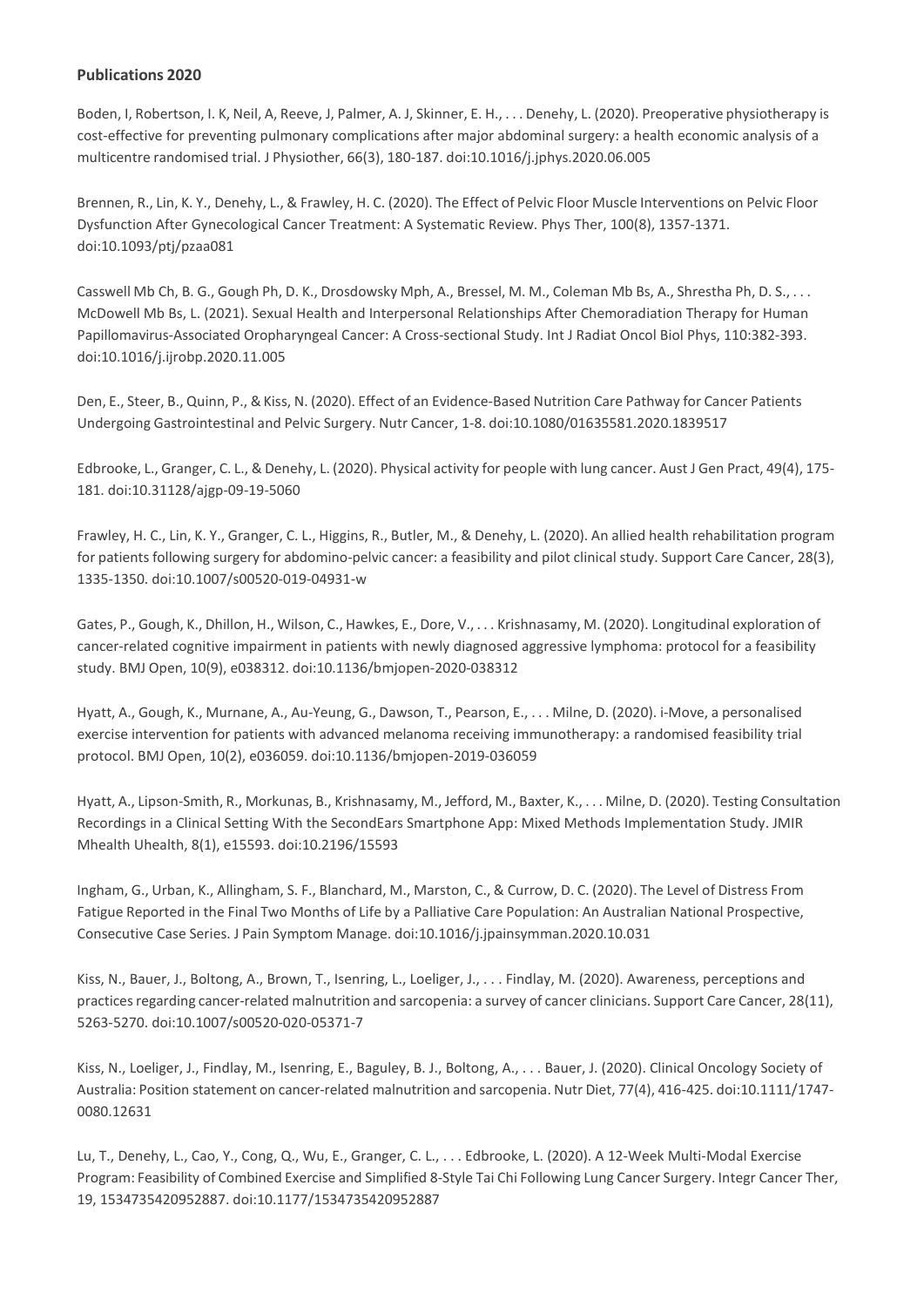McDowell, L., Casswell, G., Bressel, M., Gough, K., Drosdowsky, A., Coleman, A., . . . Rischin, D. (2020). Patient-reported quality of life and toxicity in unilateral and bilateral radiotherapy for early-stage human papillomavirus associated tonsillar carcinoma. Clin Transl Radiat Oncol, 21, 85-90. doi:10.1016/j.ctro.2020.01.004

Milne, D., Hyatt, A., Billett, A., Gough, K., & Krishnasamy, M. (2020). Exploring the Experiences of People Treated With Immunotherapiesfor Advanced Melanoma and Those Caring for Them: "Real-World" Data. Cancer Nurs, 43(2), E97-e104. doi:10.1097/ncc.0000000000000683

Ray, H., Beaumont, A., Loeliger, J., Martin, A., Marston, C., Gough, K., . . . Kiss, N. (2020). Implementation of a Multidisciplinary Allied Health Optimisation Clinic for Cancer Patients with Complex Needs. J Clin Med, 9(8). doi:10.3390/jcm9082431

Rice, S. M., Kealy, D., Ogrodniczuk, J. S., Seidler, Z. E., Denehy, L., & Oliffe, J. L. (2020). The Cost of Bottling It Up: Emotion Suppression as a Mediator in the Relationship Between Anger and Depression Among Men with Prostate Cancer. Cancer Manag Res, 12, 1039-1046. doi:10.2147/cmar.S237770

Schofield, P., Gough, K., Pascoe, M., Bergin, R., White, K., Mileshkin, L., . . . Juraskova, I. (2020). A nurse- and peer-led psycho-educational intervention to support women with gynaecological cancers receiving curative radiotherapy: The PeNTAGOn randomised controlled trial - ANZGOG 1102. Gynecol Oncol, 159(3), 785-793. doi:10.1016/j.ygyno.2020.09.016

Shukla, A., Granger, C. L., Wright, G. M., Edbrooke, L., & Denehy, L. (2020). Attitudes and Perceptionsto Prehabilitation in Lung Cancer. Integr Cancer Ther, 19, 1534735420924466. doi:10.1177/1534735420924466

Steer, B., Loeliger, J., Edbrooke, L., Deftereos, I., Laing, E., & Kiss, N. (2020). Malnutrition Prevalence according to the GLIM Criteria in Head and Neck Cancer Patients Undergoing Cancer Treatment. Nutrients, 12(11). doi:10.3390/nu12113493

Steffens, D., Delbaere, K., Young, J., Solomon, M., & Denehy, L. (2020). Evidence on technology-driven preoperative exercise interventions: are we there yet? Br J Anaesth, 125(5), 646-649. doi:10.1016/j.bja.2020.06.050

Udovicich A, L. E., Brown T, Marston C. (2020). Achieving patient-centred goals in oncology: A retrospective analysis of a domestic activities of daily living group. British Journal of Occupational Therapy, Vol. 83(12) 773–779.

Waterland, J. L., Edbrooke, L., Appathurai, A., Lawrance, N., Temple-Smith, M., & Denehy, L. (2020). 'Probably better than any medication we can give you': General practitioners' views on exercise and nutrition in cancer. Aust J Gen Pract, 49(8), 513-518. doi:10.31128/ajgp-12-19-5176

Jefford M. Re: Developing a Quality of Cancer Survivorship Care Framework: Implications for Clinical Care, Research and Policy. J Natl Cancer Inst 2020; 112(3): 320-321.

Piper A, Leon L, Kelly H, Bailey A, Wiley G, Lisy K, Simkiss L, Jefford M. Clinical Placement Program in Cancer Survivorship for Primary Care Providers 2017- 2019. J Cancer Surviv 2020; 14(1): 14-18. Epub 2019 Oct 24.

Sheppard D, Frost D, Jefford M, O'Connor M, Halkett G. Building a novel occupational rehabilitation program to support cancer survivors to return to health, wellness and work. J Cancer Surviv 2020; 14(1): 31-35. Epub 2019 Nov 11.

Jefford M. Improving the care of adult cancer survivors. Asia Pac J Oncol Nurs. 2019 Oct 30; 7(1): 2-5. eCollection 2020 Jan-Mar.

Hyatt A, Lipson-Smith R, Morkunas B, Krishnasamy M, Jefford M, Baxter K, Gough K, Murphy D, Drosdowsky A, Phipps-Nelson J, White F, White A, Serong L, McDonald G, Milne D. Understanding user experience with SecondEars: a mixedmethods implementation study of a consultation audio-recording app. JMIR Mhealth Uhealth. 2020 Jan 21;8(1):e15593.

Lim BT, Butow P, Sze M, Girgis A, Jefford M, Goldstein D, Costa D. Impact of migrancy on cancer clinical trial participation: Factors associated with approach and consent in Australian-born versus migrant groups. Asia Pac J Clin Oncol 2020; 16(3): 115-122. Epub 2020 Jan 19.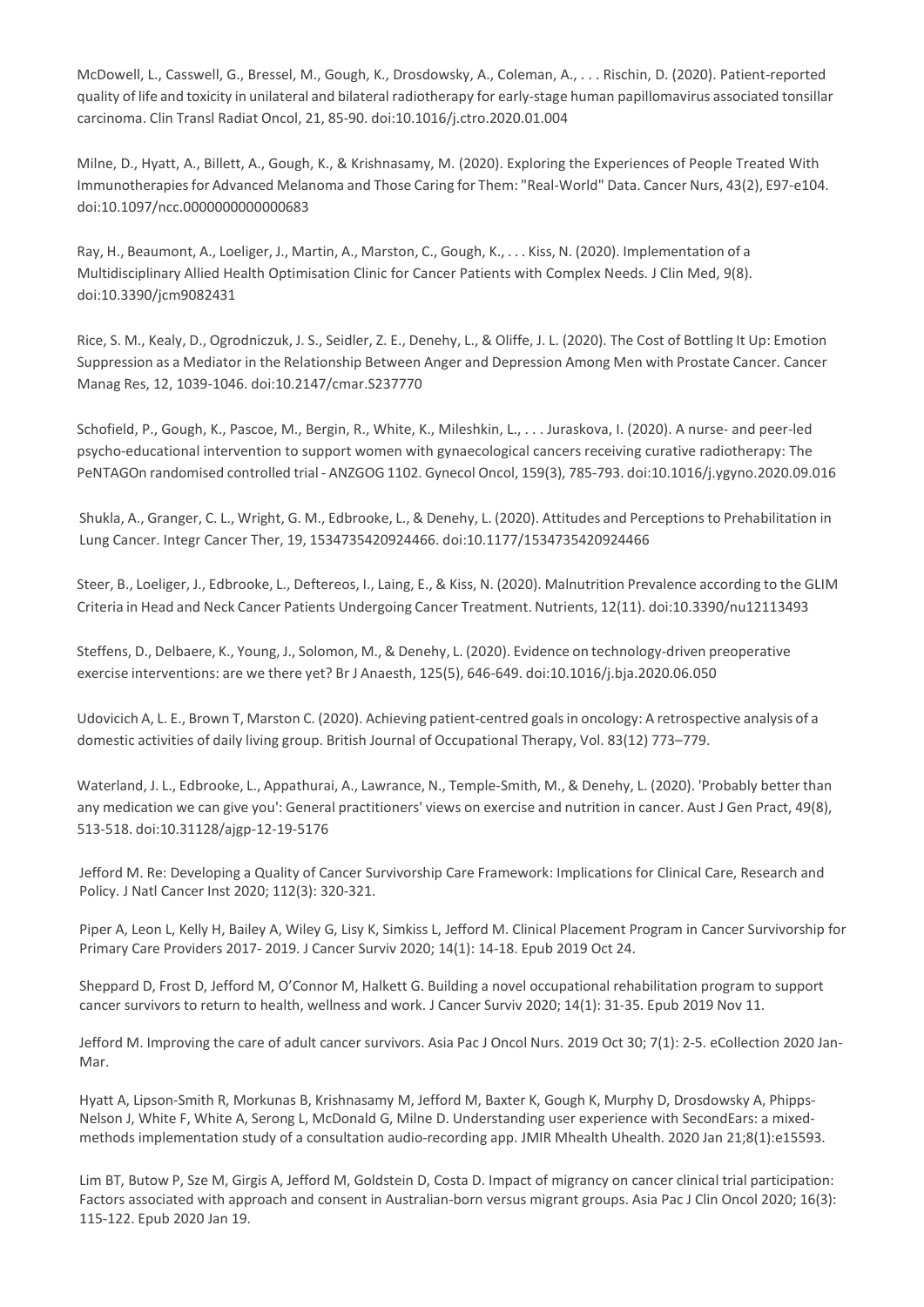Lisy K, Lai-Kwon J, Ward A, Sandhu S, Kasparian NA, Winstanley J, Boyle F, Gyorki D, Lacey K, Bishop J, Jefford M. Patientreported outcomes in melanoma survivors at 1, 3 and 5 years post-diagnosis: a population-based cross-sectional study. Qual Life Res. 2020 Mar 5. Online ahead of print.

Jefford M, Koczwara B, Emery J, Thornton-Benko E, Vardy J. The important role of general practice in the care of cancer survivors. Aust J Gen Pract 2020; 49(5): 288-292.

Howell D, Mayer DK, Fielding R, Eicher M, Verdonck-de Leeuw IM, Johansen C, Soto-Perez-de-Celis E, Foster C, Chan R, Alfano CM, Hudson SV, Jefford M, Lam WWT, Loerzel V, Pravettoni G, Rammant E, Schapira L, Stein KD, Kocswara B; Global Partners for Self-Management in Cancer. Management of Cancer and Health After the Clinic Visit: A Call to Action for Self-Management in Cancer Care. J Natl Cancer Inst 2020 Jun 11. Online ahead of print.

Halkett G, Merchant S, Smith-Lickess SK, O'Connor M, Jefford M, Aranda S, Schofield P, on behalf of the RT Prepare project team. Supporting and preparing patients for radiotherapy: Patients' and radiation therapists' perspectives on their one-toone consultations. Eur J Cancer Care 2020 Jul 13;e13284. doi: 10.1111/ecc.13284. Online ahead of print.

Lisy K, Kent J, Piper A, Jefford M. Facilitators and barriers to shared primary and specialist cancer care: a systematic review. Support Care Cancer 2020 Aug 17. doi: 10.1007/s00520-020-05624-5.

Garwood V, Lisy K, Jefford M. Survivorship in Colorectal Cancer: A Cohort Study of the Patterns and Documented Content of Follow-Up Visits. J Clin Med 2020 Aug 24;9(9):E2725. doi: 10.3390/jcm9092725.

Mollica MA, Mayer DK, Oeffinger KC, Kim Y, Buckenmaier SS, Sivaram S, Muha C, Taib NA, Andritsch E, Asuzu CC, Bochis OV, Diaz S, Trill MD, Garcia PJ, Grassi L, Uchitomi Y, Shaikh AJ, Jefford M, Lee HJ, Johansen C, Luyirika E, Maher EJ, Mallillin MMB, Maniragaba T, Mehnert-Theuerkauf A, Pramesh CS, Siesling S, Spira O, Sussman J, Tang L, Hai NV, Yalcin S, Jacobsen PB. Follow-up care for Breast and Colorectal Cancer Across the Globe: Survey Findings from 27 Countries. JCO Global Oncol 6:1394-1411.

Lynch FA, Katona L, Jefford M, Smith AB, Sham J, Dhillon HM, Ellen S, Phipps-Nelson J, Lai-Kwon J, Milne D, Russell L, Dax V, Diggens J, Kent H, Button-Sloan A, Elliott J, Shackleton M, Burridge H, Ftanou M. Feasibility and Acceptability of Fear-Less: A Stepped-care Program to Manage Fear of Cancer Recurrence in People with Metastatic Melanoma. J Clin Med. 2020 Sep 14;9(9):E2969. doi: 10.3390/jcm9092969.

Lisy K, Kent J, Dumbrell J, Kelly H, Piper A, Jefford M. Sharing cancer survivorship care between oncology and primary care providers: a qualitative study of health care professionals' experiences. J Clin Med. 2020 Sep 16;9(9):E2991. doi: 10.3390/jcm9092991.

Skandarajah AR, Lisy K, Ward A, Bishop J, Lacey K, Mann B, Jefford M. Patient-reported outcomes in survivors of breast cancer one, three and five years post-diagnosis: a cancer-registry based feasibility study. Qual Life Res. 2020 Sep 30. doi: 10.1007/s11136-020-02652-w.

Eakin EG, Reeves MM, Goode AD, Winkler EAH, Vardy JL, Boyle F, Haas MR, Hiller JE, Mishra GD, Jefford M, Koczwara B, Saunders CM, Chapman K, Hing L, Boltong AG, Lane K, Baldwin P, Millar L, McKiernan S, Demark-Wahnefried W, Courneya KS, Job J, Reid N, Robson E, Moretto N, Gordon L, Hayes SC. Translating Research into Practice: Outcomes from the Healthy Living after Cancer Partnership Project. BMC Cancer 2020; 20(1): 963. doi: 10.1186/s12885-020-07454-4.

Pillay B, Ftanou M, Ritchie D, Panek-Hudson Y, Jefford M, Garcia T, Shields C, Gniel J, Phipps-Nelson J, Drosdowsky A, Blaschke S, Ellen S. Study protocol of a pilot study evaluating feasibility and acceptability of a psychosexual intervention for couples post-allogeneic haematopoietic stem cell transplantation. BMJ Open. 2020 Oct 31;10(10):e039300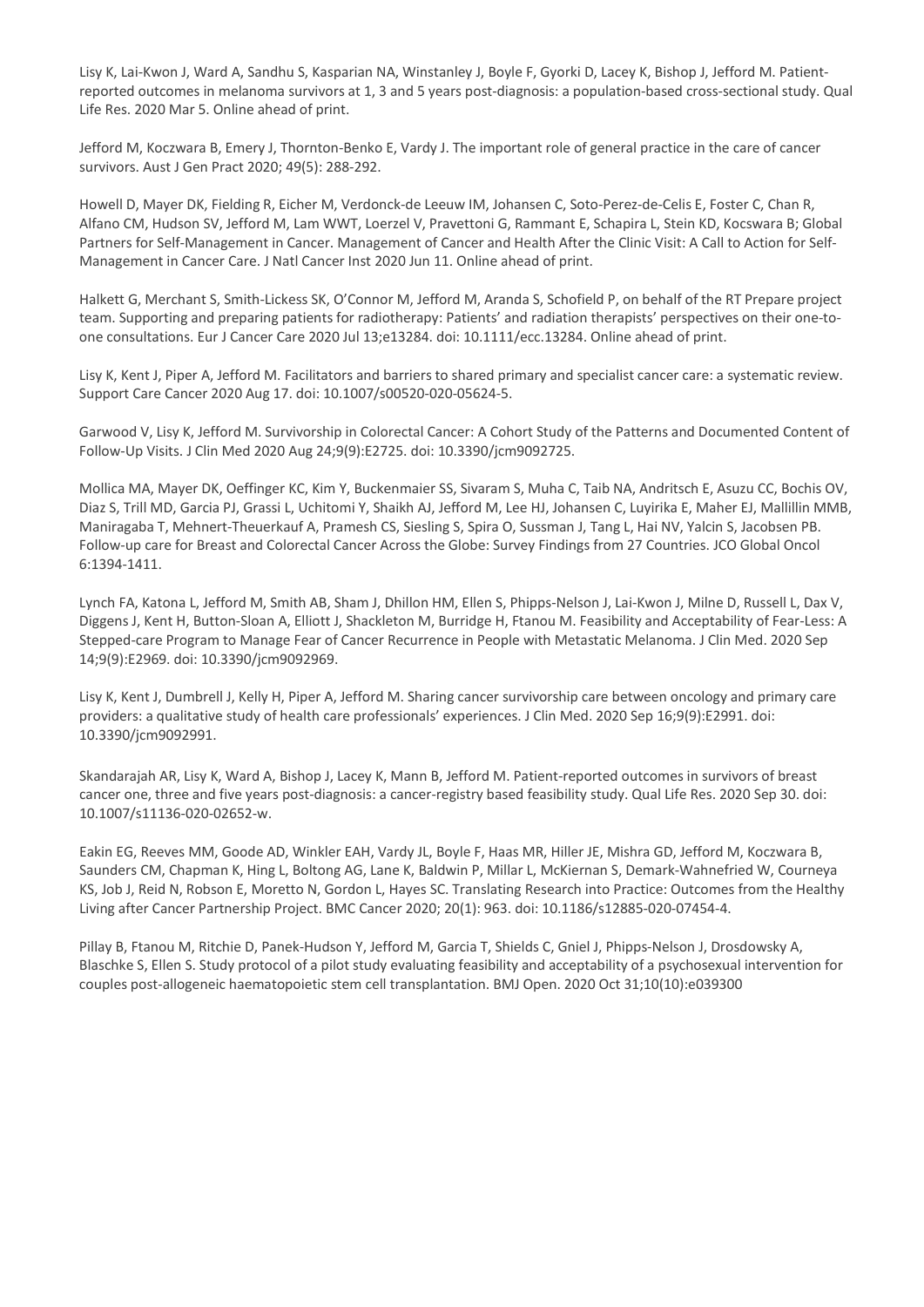Lofti-Jam K, Gough K, Schofield P, Aranda S, Jefford M. A longitudinal study of four unique trajectories of psychological distress in cancer survivors after completing potentially curative treatment. Acta [Oncol.](https://www.ncbi.nlm.nih.gov/pubmed/30698063) 2019 Jan 30:1-8. doi: 10.1080/0284186X.2018.1562209.

Smith, C; Lim, E, McDonald G. Identifying the legal needs of patients and carers at a specialist cancer hospital. VICS, 2019.

Le B, Marston C, Kerley C, Eastman P. "Facilitating the choice of dying at home or in residential care with the implementation of a Palliative Care Rapid Response team in a cancer centre and general hospital." Palliative Medicine.

Edbrooke, L, Aranda S, Granger CL, McDonald C, Krishnasamy M, Mileshkin, Clark R, Gordon I, Irving L and Denehy L. Home-based rehabilitation in inoperable non-small cell lung cancer. Accepted to Thorax

Edbrooke, L, Denehy, L, Granger CL, Kapp, S and Aranda, S. Patient experiences of home-based rehabilitation during treatment for inoperable non-small cell lung cancer. Accepted to Supportive Care in Cancer

Blaschke, S., Gough, K., Chua, B., Francis, P., Cockerell, R., Drosdowsky, A., Sheeran, L., Krishnasamy, M. (2019). Implementation of a multidisciplinary model of care for women with metastatic breast cancer: Challenges and lessons learnt. Clinical Breast Cancer. (in press).

Blaschke, S., Lambert, S., Livingston, P., Aranda, S., Boltong, A., Schofield, P., Chambers, S., Krishnasamy, K., Ugalde, A. (2019). Identifying priorities for cancer caregiver interventions: Protocol for a three round modified Delphi study. BMJ Open. (in press).

Blaschke, S., Schofield, P., Taylor, K., Ugalde, A. (2019). Common dedication to facilitating good dying experiences: Qualitative study of end-of-life care professionals' attitudes toward voluntary assisted dying. Palliative Medicine. (accepted).

Banting S, Milne D, Thorpe T, Na L, Spillane J, Speakman D, Henderson M, Gyorki D. Negative Sentinel Lymph Node Biopsy in Patients with melanoma: The Patient's Perspective. Ann Surg Oncol <https://doi.org/10.1245/s10434-019-07375-y>

Wong A, Billett A, Milne D. Balancing the hype with reality: What do patients with advanced melanoma consider when making the decision to have immunotherapy? The Oncologist 2019; 24:1-7, doi: 10.1634/theoncologist.2018-0820

Alfano C, Jefford M, Maher J, Birken S, Mayer D. Building personalized cancer follow-up care pathways in the United States: lessons learned from implementation in England, Northern Ireland and Australia. ASCO 2019, DOI: https://doi.org/10.1200/EDBK\_238267

Frowen J. Dysphagia in patients with non-head and neck cancer. Current Opinion in Otolaryngology & Head and Neck Surgery: June 2019 - [Volume](https://journals.lww.com/co-otolaryngology/pages/currenttoc.aspx) 27 doi: 10.1097/MOO.0000000000000541

Lipson-Smith R, White F, White A, Serong L, Cooper G, Price-Bell G, Hyatt A. Co-Design of a Consultation Audio-Recording Mobile App for People With Cancer: The SecondEars App. JMIR Formative Research. 2019;3(1):e11111. DOI - 10.2196/11111

Russell L, Pascoe M, Seymour J, Aranda s, Butow P, Gough K, Schofield P. The trials and tribulations of conducting an mhealth pilot randomized controlled trial to improve oral cancer therapy adherence: recommendations for future multisite, non-drug clinical trials. BMC Research Notes 2019. <https://doi.org/10.1186/s13104-019-4264-6>

Lai-Kwon J, Khoo C, Lo S, Milne D, Mohamed M, Raleigh J, Smith K, Lisy K, Sandhu S, Jefford M. 2019. 'The survivorship experience for patients with metastatic melanoma on immune checkpoint and BRAF-MEK inhibitors', Journal of Cancer Survivorship.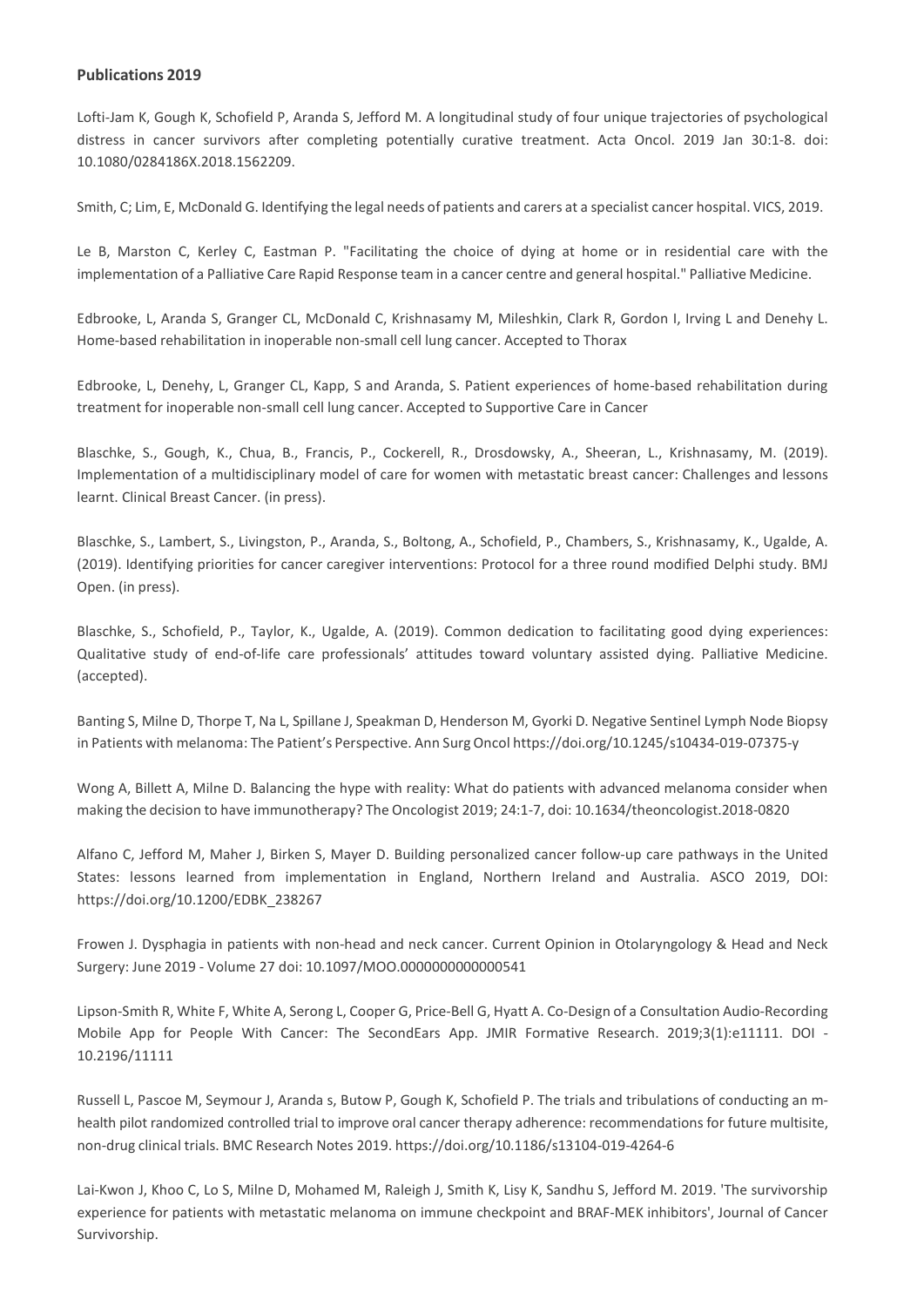Beatty L, Kemp E, Coll J, Turner J, Butow P, Milne D, Yates P, Lambert S, Wooten A, Yip D, Koczwara B. Finding my way: results of a multicenter RCT evaluating a web-based self-guided psychosocial intervention for newly diagnosed cancer survivors. Supportive Care in Cancer (2019). <https://doi.org/10.1007/s00520-018-4526-1>

Frowen J, Hughes R, Skeat J. The prevalence of patient-reported dysphagia and oral complications in cancer patients. Supportive Care in Cancer. June 2019. <https://doi.org/10.1007/s00520-019-04921-y>

Lisy K, Lai-Kwon J, Jefford M. Sharing the care of cancer survivors, following initial treatments. ASCO Daily News. July 2019. <https://dailynews.ascopubs.org/do/10.1200/ADN.19.190359/full/>

Ugalde A, Blaschke S, Boltong A, Schofield P, Aranda S, Phipps-Nelson J, Chambers S, Krishnasamy M, Livingston P. Understanding rural caregivers' experiences of cancer care when accessing metropolitan cancer services: a qualitative study. BMJ Open 2019;9:e028315. doi: 10.1136/bmjopen-2018-028315

Licqurish S, Cook O, Pattuwage L, Saunders C, Jefford M, Koczwara B, Johnson C, Emery J. Toolsto facilitate communication during physician-patient consultations in cancer care: an overview of systematic reviews. CA: A Cancer Journal for Clinicians 2019; 0:1 – 24.

Morales CSZ, McDowell L, Lisy K, Piper A, Jefford M. Return to work in survivors of human papillomavirus-associated oropharyngeal cancer: an Australian experience. [Int J Radiat Oncol Biol Phys. 2](https://www.ncbi.nlm.nih.gov/pubmed/31521718)019 Sep 12. pii: S0360-3016(19)33751-4. doi: 10.1016/j.ijrobp.2019.09.001.

Lisy K, Langdon L, Piper A, Jefford M. Identifying the most prevalent unmet needs of cancer survivors in Australia: a systematic review. Asia Pac J Clin [Oncol.](https://www.ncbi.nlm.nih.gov/pubmed/31215167) 2019 Oct;15(5):e68-e78. doi: 10.1111/ajco.13176. Epub 2019

Lisy K, Ward A,, Schofield P, Hulbert-Williams N, Bishop J, Jefford M. Patient-reported outcomes of sexual and gender minority cancer survivors in Australia. [Psychooncology.](https://www.ncbi.nlm.nih.gov/pubmed/30511405) 2019 Feb;28(2):442-444. doi: 10.1002/pon.4956.

Youens D, Halkett G, Wright C, O'Connor M, Schofield P, Jefford M, Aranda S, Kane R, Moorin R; RT Prepare project team. Assessing the cost-effectiveness of RT Prepare: A radiation therapist-delivered intervention for reducing psychological distress prior to radiotherapy. Psychooncology. 2019 May; 28(5): 1110-1118. Epub 2019 Apr 10

Alfano CM, Jefford M, Maher J, Birken SA, Mayer DK. Building Personalized Cancer Follow-up Care Pathways in the US: Lessons Learned from Implementation in England, Northern Ireland, and Australia. Am Soc Clin Oncol Educ Book. 2019; (39): 625-639.

Baguley BJ, Jefford M, Alye A, Cashin P, White V. Have centralised ethics and governance applications improved the timevariable, and approval process to conduct research in Victorian hospitals. Intern Med J 2019; 49(6): 807-808

Vardy JL, Chan RJ, Koczwara B, Lisy K, Cohn RJ, Joske D, Dhillon HM, Jefford M. COSA Clinical Oncology Society of Australia position statement on cancer survivorship care. Aust J Gen Pract. 2019; 48(12): 833-836.

Sheppard DM, Frost D, Jefford M, O'Connor M, Halkett G. 'Beyond Cancer': a study protocol of a multimodal occupational rehabilitation programme to support breast cancer survivors to return work. BMJ Open 2019; 9(12): e032505.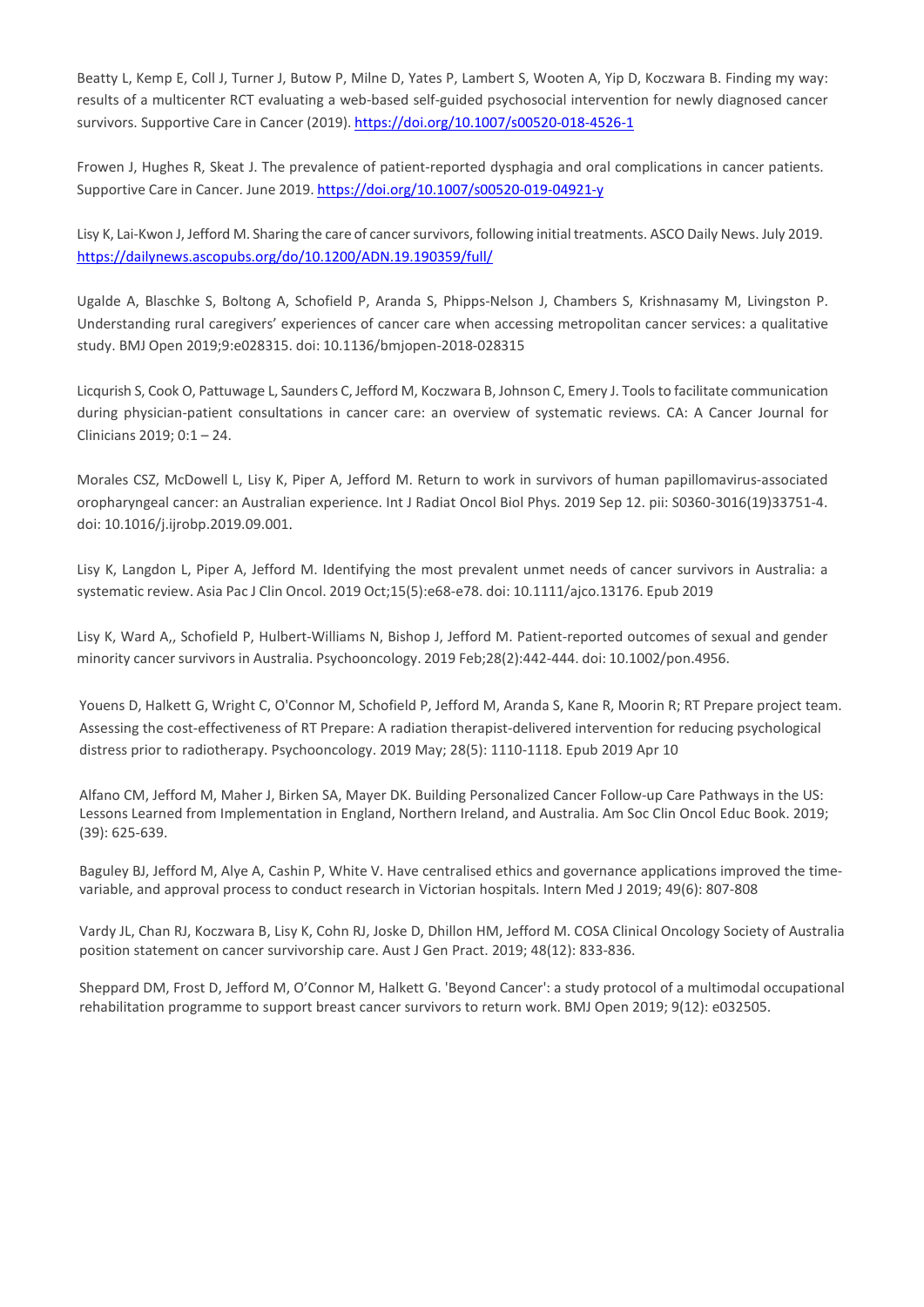Wainer Z, Wright G, Gough K, Daniels M, Russell P, Choong P, Conron M, Ball D, Solomon B. Sex Dependent Staging in Non – Small-Cell Lung Cancer; Analysis of the effect ofsex differences in the Eighth Edition of the Tumour, Node, Metastases Staging System. Clinical Lung Cancer 2018.

Kuswanto CN, Stafford L, Sharp J, Schofield P. Psychological distress, role, and identity changes in mothers following a diagnosis of cancer: A systematic review. Psycho-Oncology. 2018; 1–9. [https://doi.org/10.1002/p](https://doi.org/10.1002/)on.4904

Kiss N, Gilliland S, Quinn P, Atkins L, Black J, & Frowen J. Evaluating the effectiveness of a nutrition assistant role in a head and neck cancer clinic. Nutrition & Dietetics. Published 16 August 2018.

Hyatt A, Lipson-Smith R, Gough K, Butow P, Jefford M, Hack TF, Hale S, Zucchi E, White S, Ozolins U, Schofield P. Culturally and linguistically diverse oncology patients' perspectives of consultation audio recordings and question prompt lists. Psycho-Oncology. 2018 Jun 11. doi: 10.1002/pon.4789

Granger, C., S. Parry, L. Edbrooke, S. Abo, N. Leggett, M. Martha Dwyer and L. Denehy (2018). "Improving the delivery of physical activity services in lung cancer: a qualitative representation of the patient's perspective." European Journal of Cancer Care (in press).

Granger, C., L. Irving, P. Antippa, L. Edbrooke, S. Parry, M. Krishnasamy and L. Denehy (2018). "CAPACITY: A physical activity self-management program for patients undergoing surgery for lung cancer, a phase I feasibility study. Lung Cancer (in press, accepted 23/7/18)

Boden I, Browning L, Skinner EH, Reeve J Anderson L, Hill C, Robertson IK, Story D, Denehy L (2018): Preoperative physiotherapy for the prevention of respiratory complications after upper abdominal surgery: a pragmatic, double blinded, multicentre randomised controlled trial. BMJ 2018;360;5916

Halkett G, O'Connor M, Jefford M, Aranda S, Merchant S, Spry N, Kane R, Shaw T, Youens D, Moorin R, and Schofield P on behalf of the RT Prepare project team. RT Prepare: a radiation therapist-delivered intervention reduces psychological distress in women with breast cancer referred for radiotherapy. British Journal of Cancer. Published, 01 June 2018, doi:10.1038/s41416-018-0112-z

Cormie P, Atkinson M, Bucci L, Cust A, Eakin E, Hayes S, McCarthy S, Murnane A, Patchell S, Adams D. Clinical Oncology Society of Australia position statement on exercise in cancer care. MJA, 2018 May 8. doi: 10.5694/mja18.00199

Socwell, C.P, Bucci, L, Patchell, S, Kotowicz, E, Edbrooke, L and Pope, R. Utility of Mayo Clinic's early screen for discharge planning tool for predicting patient length of stay, discharge destination, and readmission risk in an inpatient oncology cohort. Supportive Care in Cancer, 2018 May. doi: 10.1007/s00520-018-4252-8

Marshall KM, Loeliger J, Nolte L, Kelaart A, Kiss NK. Prevalence of malnutrition and impact on clinical outcomes in cancer services: A comparison of two time points. Clinical Nutrition 2018 May 2. doi: 10.1016/j.clnu.2018.04.007

Blaschke S, O'Callaghan C, Schofield P. Nature-based supportive care opportunities: A conceptual framework. BMJ Supportive & Palliative Care. Accepted March 2018

Lisy K, Peters MDJ, Schofield P, Jefford M. Experiences and unmet needs of lesbian, gay and bisexual people with cancer care: a systematic review and meta-synthesis. PsychoOncology. 2018 Feb 20. doi: 10.1002/pon.4674. [Epub ahead of print] Review.

Lisy K, Denehy L, Chan RJ, Khan F, Piper A, Jefford M. The current state of cancer rehabilitation in Australia. J Cancer Rehab 2018; 1: 9-13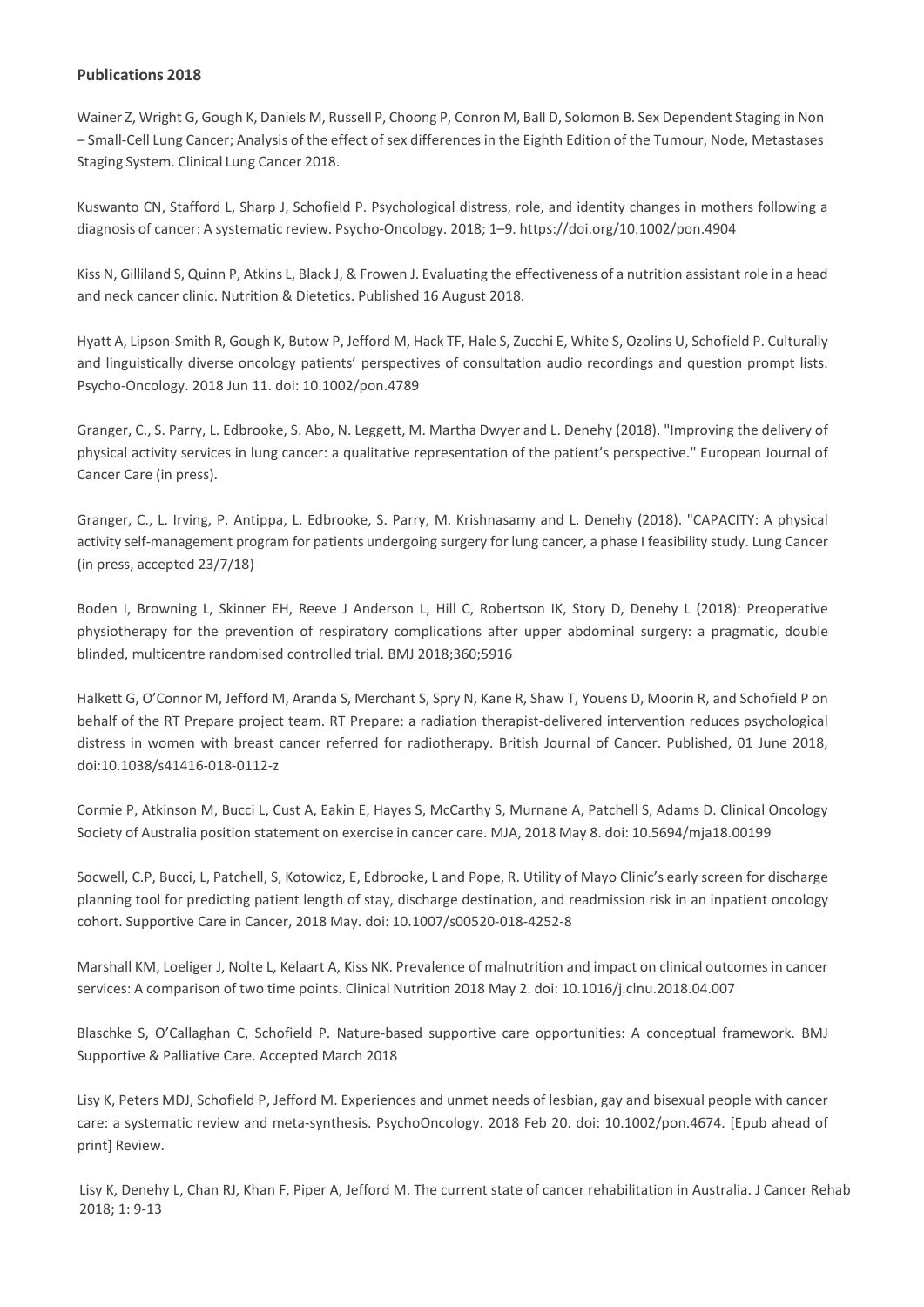Lipson-Smith R, Hyatt A, Murray A, Butow P, Hack TF, Jefford M, Ozolins U, Hale S, Schofield P. Measuring recall of medical information in non-English speaking people with cancer: A methodology. Health Expectations. February 2018. Volume 21, Issue 1, 288-299.

Morgan DD, Marston C, Garner J, Currow DC. Subacute rehabilitation does have benefits for patients with advanced cancer. Journal of Pain and Symptom Management. January 2018, pages e1-e2. DOI: <https://doi.org/10.1016/j.jpainsymman.2017.10.012>

Yu M-L, Brown T, White C, Marston C, Thyer L. The impact of undergraduate occupational therapy students' interpersonal skills on their practice education performance: A pilot study. Australian Occupational Therapy Journal, Volume 65, Issue 2. 03 January 2018. <https://doi.org/10.1111/1440-1630.12444>

Moloczij N, Gough K, Solomon B, Ball D, Mileshkin L, Duffy M, Krishnasamy M. Development of a hospital-based patientreported outcome framework for lung cancer patients: a study protocol. Health and Quality of Life Outcomes. Published January 2018

Sharp J, Gough K, Pascoe M, Drosdowsky A, Chang V, Schofield P. The modified Memorial Symptom Assessment Scale Short Form: a modified response format and rational scoring rules. Qual of Life Res. 2018;27(7):1903-10. DO[I:10.1007/s11136-](https://doi.org/10.1007/s11136-018-1855-y) [018-1855-y](https://doi.org/10.1007/s11136-018-1855-y)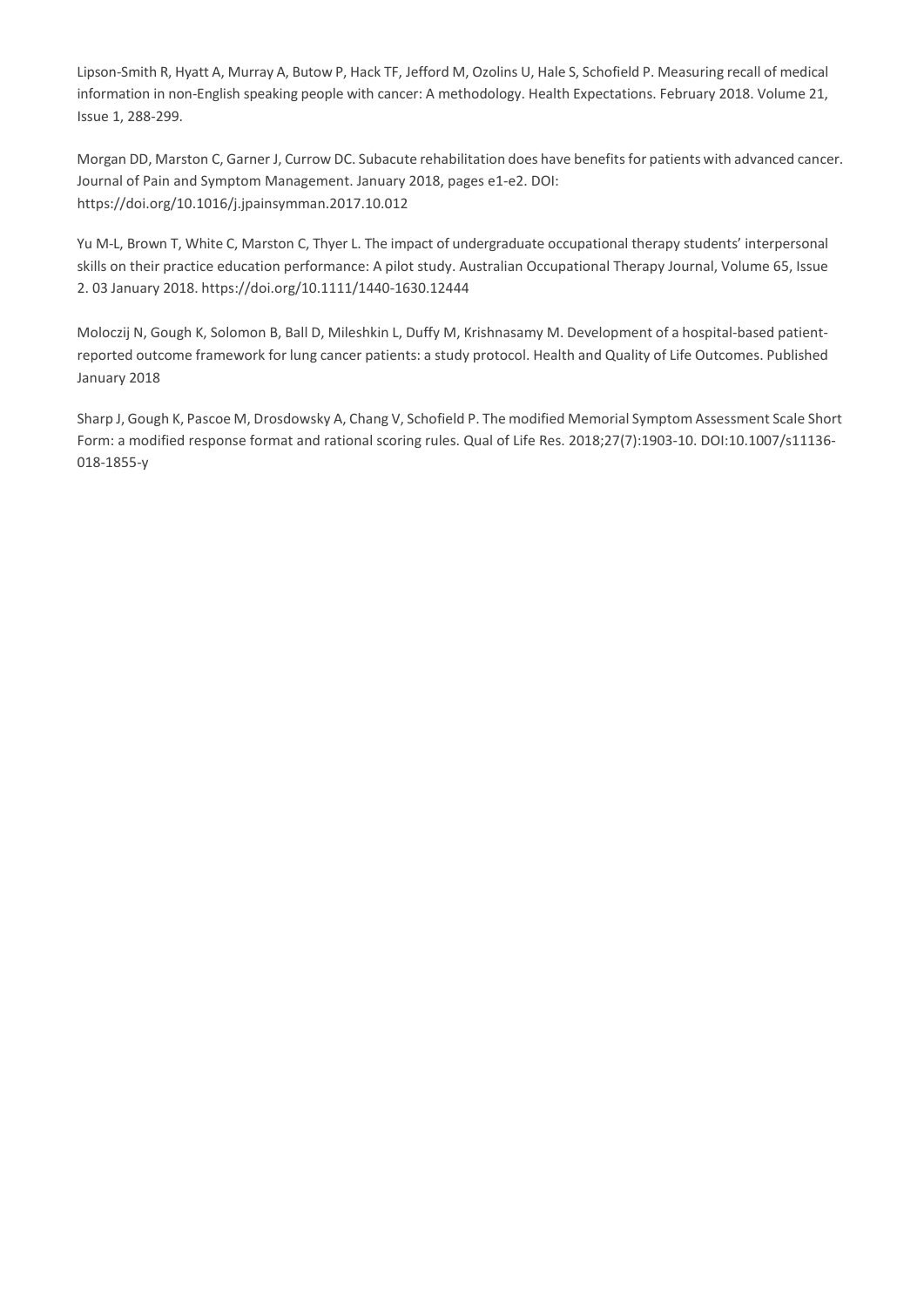Moloczij, N., Krishnasamy, M., Butow, P., Hack, T. F., Stafford, L., Jefford, M., & Schofield, P. (2017). Barriers and facilitators to the implementation of audio-recordings and question prompt lists in cancer care consultations: A qualitative study. Patient Education and Counseling.

Russell, L., Orellana, L., Ugalde A., Milne D., Krishnasamy M., Chambers R., Livingston T. (accepted for publication, Feb 2017). Exploring Knowledge, Attitudes, and Practice Associated With Meditation Among Patients With Melanoma. Integrative Cancer Therapies.

Beatty, L., Kemp, E., Binnion, C., Turner, J., Milne, D., Butow, P., Lambert, S., Yates, P., Yip, D., and Koczwara, B. (accepted for publication, Dec 2016). Uptake and adherence to an online intervention for cancer-related distress: older age is not a barrier to adherence but may be a barrier to uptake. Supportive Care in Cancer. DOI 10.1007/s00520-017-3591-1

Jefford, M., Ward, A.C., Lisy, K., Lacey, K., Emery, J.D., Glaser, A.W., Cross, H., Krishnasamy, M., McLachlan, S.A. and Bishop, J., 2017. Patient-reported outcomes in cancer survivors: a population-wide cross-sectional study. Supportive Care in Cancer, pp.1-9.

Anderson D, Seib C, Tjondronegoro D, Turner J, Monterosso L, McGuire A, Porter-Steele J, Song W, Yates P, King N, Young L, White K, Lee K, Hall S, Krishnasamy M, Wells K, Balaam S, McCarthy AL. The Women's wellness after cancer program: a multisite, single-blinded, randomised controlled trial protocol. BMC Cancer. 2017 Feb 3;17(1):98. doi: 10.1186/s12885-017-3088-9.

Devereux C, Molczij N, Krishnasamy M. Understanding excellent and suboptimal communication with cancer staff on the care experiences of consumers: a qualitative study. Patient Educ Couns.

Kinder S, Gough K, Krishnasamy M. Use of Optimal Care Pathwaysin the Evaluation of Regional Cancer Care. MJA

Moloczij N, Gough K, Solomon B, Ball D, Mileshkin L, Duffy M, Krishnasamy M. Establishing a Patient-Reported Outcome registry for lung cancer patients: a study protocol. Patient Educ Couns. 100(6):1083-1091.

Monterosso L, Taylor K, Platt V, Lobb E, Krishnasamy M, Musiello T, Bullsara C, Stratton K, Joske D. Living with multiple myeloma: A focus group study of unmet needs and preferences for survivorship care

Edbrooke L, Aranda S, Granger C, McDonald C, Krishnasamy M, Mileshkin L Irving L, Braat S, Clark R, Denehy L. Benefits of home-based multidisciplinary exercise and supportive care in inoperable non-small cell lung cancer - protocol for a Phase II randomised controlled trial. BMC Cancer. 17(1): 663- doi: 10.1186/s12885-017-3651-4.

Monterosso L, Taylor K, Platt V, Lobb E, Krishnasamy M, Musiello T, Bulsara C, Stratton K, Joske D. A qualitative study of the post-treatment experiences and support needs of survivors of lymphoma. Eur J Oncol Nurs. 62-68. doi: 10.1016/j.ejon.2017.03.002.

Kinder S, Gough K, Krishnasamy M. Clinical application of optimal care pathways at a regional cancer centre. Cancer Forum. 41 (2) July 2017.

Maher S, Acornley J, Sharp M, Bush M, Krishnasamy M. Outpatient and family- initiated calls to cancer nurse coordinators in an Australian Comprehensive Cancer Centre: Could volunteers play a role?

Brown C, Drosdowsky A, Krishnasamy M. An exploration of medical emergency team intervention at the end of life for people with advanced cancer. EJON.

Emery JD, Jefford M, King M, Hayne D, Martin A, Doorey J, Hyatt A, Habgood E, Lim T, Hawks C, Pirotta M, Trevena L, Schofield P. The ProCare Trial: a phase II randomised controlled trial of shared care for follow-up of men with prostate cancer. BJU Int 2017 Mar; 119(3): 381-389.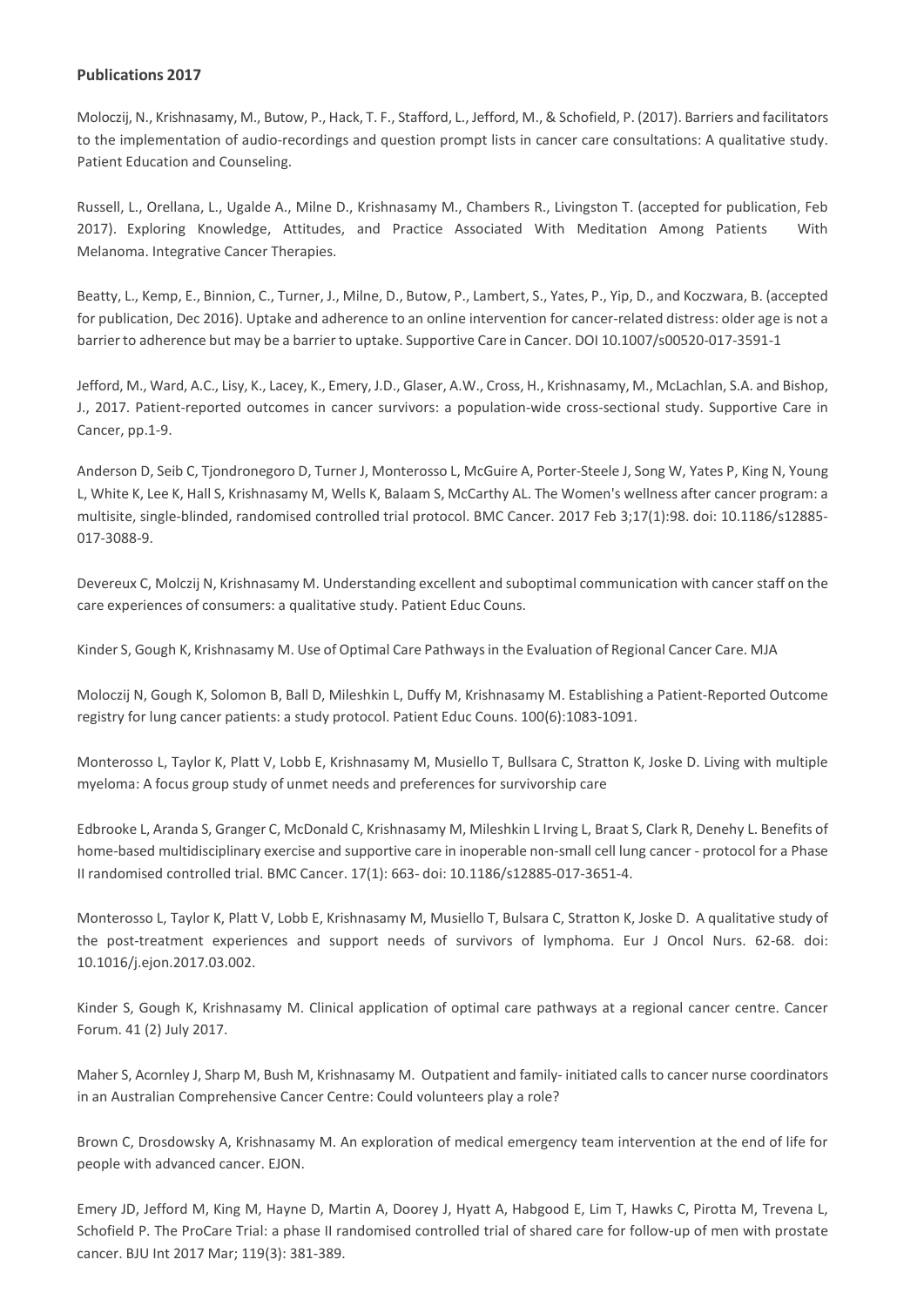Kinnane N, Piper A, Jefford M. How will cancer survivors use survivorship care plans? Acta Oncol 2017 Feb; 56(2): 183- 189.

Oberoi D, White VM, Seymour JF, Prince HM, Harrison S, Jefford M, Winship I, Hill D, Bolton D, Kay A, Millar J, Wong Doo N, Giles GG. The course of anxiety, depression and unmet needs in survivors of Diffuse Large B Cell Lymphoma and Multiple Myeloma in the early survivorship period. J Cancer Surviv 2017 Jun;11(3):329-338.

Tattersall MHN, Jefford M, Martin A, Olver I, Thompson JF, Brown RF, Butow PN. A parallel multicentre randomised trial of a clinical trial question prompt list in patients considering participation in Phase 3 cancer treatment trials. BMJ Open 2017; 7(3): e012666.

Jefford M, Ward AC, Lisy K, Lacey K, Emery JD, Glaser AW, Cross H, Krishnasamy M, McLachlan SA, Bishop J. Patientreported outcomes in cancer survivors: a population-wide cross-sectional study. Support Care Cancer. 2017 Apr 22. doi: 10.1007/s00520-017-3725-5.

Kinnane NA, Piper A, Wiley G, Nolte L, Evans J, Jefford M. Transforming Cancer Survivorship Care: An Australian Experience. Asia Pac J Oncol Nurs. 2017 Apr-Jun;4(2):91-94.

Oberoi D, White V, Seymour J, Prince HM, Harrison S, Jefford M, Winship I, Hill D, Bolton D, Kay A, Millar J, Doo NW, Giles G. The influence of unmet supportive care needs on anxiety and depression during cancer treatment and beyond: a longitudinal study of survivors of haematological cancers. Support Care Cancer 2017 Jun 30.

Oberoi D, White VM, Seymour JF, Miles Prince H, Harrison S, Jefford M, Winship I, Hill DJ, Bolton D, Millar J, Wong Doo N, Kay A, Giles G. Distress and unmet needs during treatment and quality of life in early cancer survivorship: a longitudinal study of haematological cancer patients. Eur J Haematol 2017;99(5):423-430.

Jiao M, Hall AE, Nolte L, Piper A, Jefford M. A rapid review of needs assessment tools for post-treatment cancer survivors. Eur J Cancer Care (Engl) 2017 Sep 18

Lai-Kwon J, Jefford M. Improving care for cancer survivors. Expert Review of Quality of Life in Cancer Care 2017; 2(5): 251- 262

Lisy K, Emery JD, Jefford M. Provider Rolesin Survivorship Care: Moving Beyond Surveys of Patient Preference. J Clin Oncol 2017 Oct 12

Jefford M, Emery J, Grunfeld E, Martin A, Rodger P, Murray AM, De Abreu Lourenco R, Heriot A, Phipps-Nelson J, Guccione L, King D, Lisy K, Tebbutt N, Burgess A, Faragher I, Woods R, Schofield P. SCORE: Shared care of Colorectal cancer survivors: protocol for a randomised controlled trial. Trials

Wiley G, Piper A, Butow P, Schofield P, Douglas F, Roy J, Nolte L, Jefford M. Developing written information for cancer survivors from culturally and linguistically diverse backgrounds: lessons learnt. Asia Pac J Oncol Nurs

Watson, M., Drosdowsky, A., Frowen, J. and Corry, J., 2017. Voice Outcomes after Radiotherapy Treatment for Early Glottic Cancer: Long-Term Follow-Up. Journal of Voice.

Wagland, R., Bracher, M., Drosdowsky, A., Richardson, A., Symons, J., Mileshkin, L. and Schofield, P., 2017. Differencesin experiences of care between patients diagnosed with metastatic cancer of known and unknown primaries: mixed-method findings from the 2013 cancer patient experience survey in England. BMJ Open, 7(9), p.e017881.

Pereira-Salgado, A, Westwood, JA, Russell, L, Ugalde, A, Ortlepp, B, Seymour, JF, Butow, P, Cavedon, L, Ong, K, Aranda, S, Breen, S, Kirsa, S, Dunlevie, A, Schofield, PE. Clinical feasibility and acceptability of a mobile health intervention to increase oral cancer therapy adherence in patients with Chronic Myeloid Leukaemia: The REMIND system. Journal of Medical Internet Research.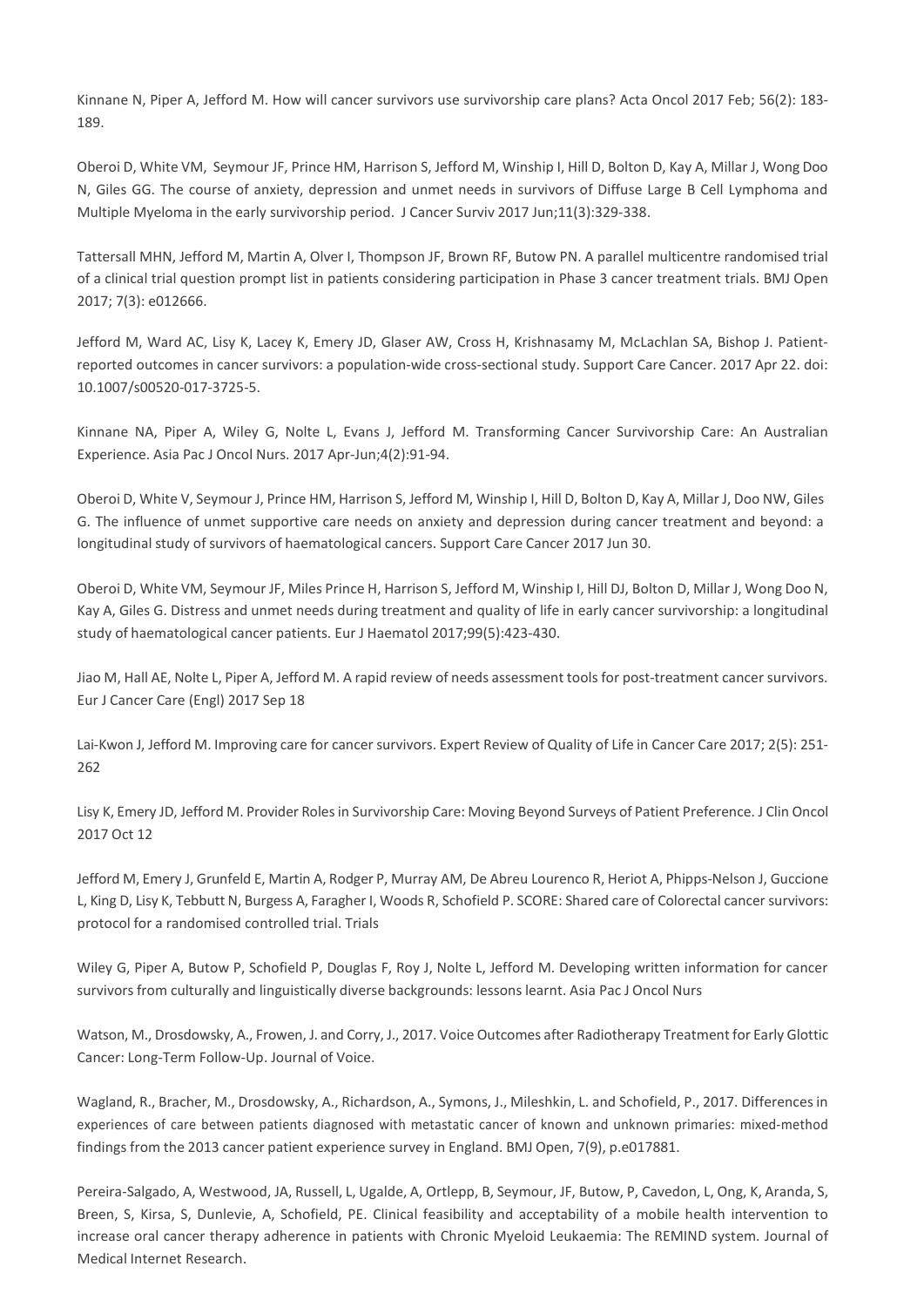Rieger, KL, Hack, TF, Beaver, K, Schofield, P. Should Consultation Recording Use be a Practice Standard? A Systematic Review of the Effectiveness and Implementation of Consultation Recordings. Psycho-oncology

Blaschke, S, O'Callaghan, C, Schofield, PE. Cancer patients' recommendations for nature-based design and engagement in oncology contexts: qualitative research" Health Environments Research & Design Journal.

Blaschke, S, O'Callaghan, C, Schofield, PE. Nature-based care opportunities and barriers in oncology contexts: A modified international e-Delphi survey. BMJ Open

Kehoe, T, Schofield PE, Branigan, E, Wilmore, M. The Double Flip: Applying a Flipped Learning Approach to Teach the Teacher and Improving Student Satisfaction" Journal of University Teaching & Learning Practice

Pomery, A, Schofield, PE, Xhilaga, M, Gough, K. Expert agreed standards for the selection and development of cancer support group leaders: An online reactive Delphi study Supportive Care in Cancer

Pomery, A, Schofield, P, Xhilaga, M, Gough, K. Pragmatic, consensus-based minimum standards and structured interview to guide the selection and development of cancer support group leaders: a protocol paper. BMJ Open.

Beatty L, Kemp E, Butow P, Girgis A, Schofield P, Turner J, Hulbert-Williams N, Levesque J, Koczwara B. (In press). A systematic review of psychotherapeutic interventions for women with metastatic breast cancer: Context matters. Psycho-Oncology. DOI: 10.1002/pon.4445.

Pomery, A, Schofield, P, Xhilaga, M, Gough, K. Expert agreed standards for the selection and development of cancer support group leaders: An online Delphi study Journal of Supportive Cancer in Cancer.

Blaschke, S, O'Callaghan, C, Schofield, P. Identifying opportunities for nature engagement in cancer care, practice and design: protocol for a four-round modified electronic Delphi survey. BMJ Open.

Stafford L, Sinclair M, Turner J, Newman L, Wakefield C, Krishnasamy M, Mann GB, Gilham L, Mason K, Rauch P, Cannell J, Schofield P. Study protocol for enhancing parenting in cancer (EPIC): Development and evaluation of a brief psychoeducational intervention to support parents with cancer who have young children. Pilot and Feasibility Studies, 2017 Dec;3:72

Karapetis C, Guccione L, Tattersall MHN, Gooden H, Vajdic C, Lambert S, Robotin M, Mileshkin L, Schofield P. Perceptions of cancer of unknown primary site: A national survey of Australian medical oncologists. Internal Medicine, 2017 Apr;47(4):408-414

Ugalde A, Haynes K, Boltong A, White V, Krishnasamy M, Schofield P, Aranda S, Livingston P. Self-guided interventions for managing psychological distress in people with cancer - a systematic review. Patient Education and Counseling, 2017 May;100(5):846-857

Blaschke S, Schofield P, Salander P, O'Callaghan C. Cancer patients' experiences with nature: Normalizing dichotomous realities. Social Science and Medicine, 2017 Jan;172:107-114

Blaschke S, O'Callaghan C, Schofield P. 'Artificial but better than nothing': The greening of an oncology clinic waiting room. Health Environments Research and Design, 2017 Apr;10(3):51-60

Parker C, Snyder R, Jefford M, Dilts D, Wolfe R, Millar J. A randomized controlled trial of an additional funding intervention to improve clinical trial enrolment. J Natl Compr Canc Netw 2017; 15 (9):1104-1110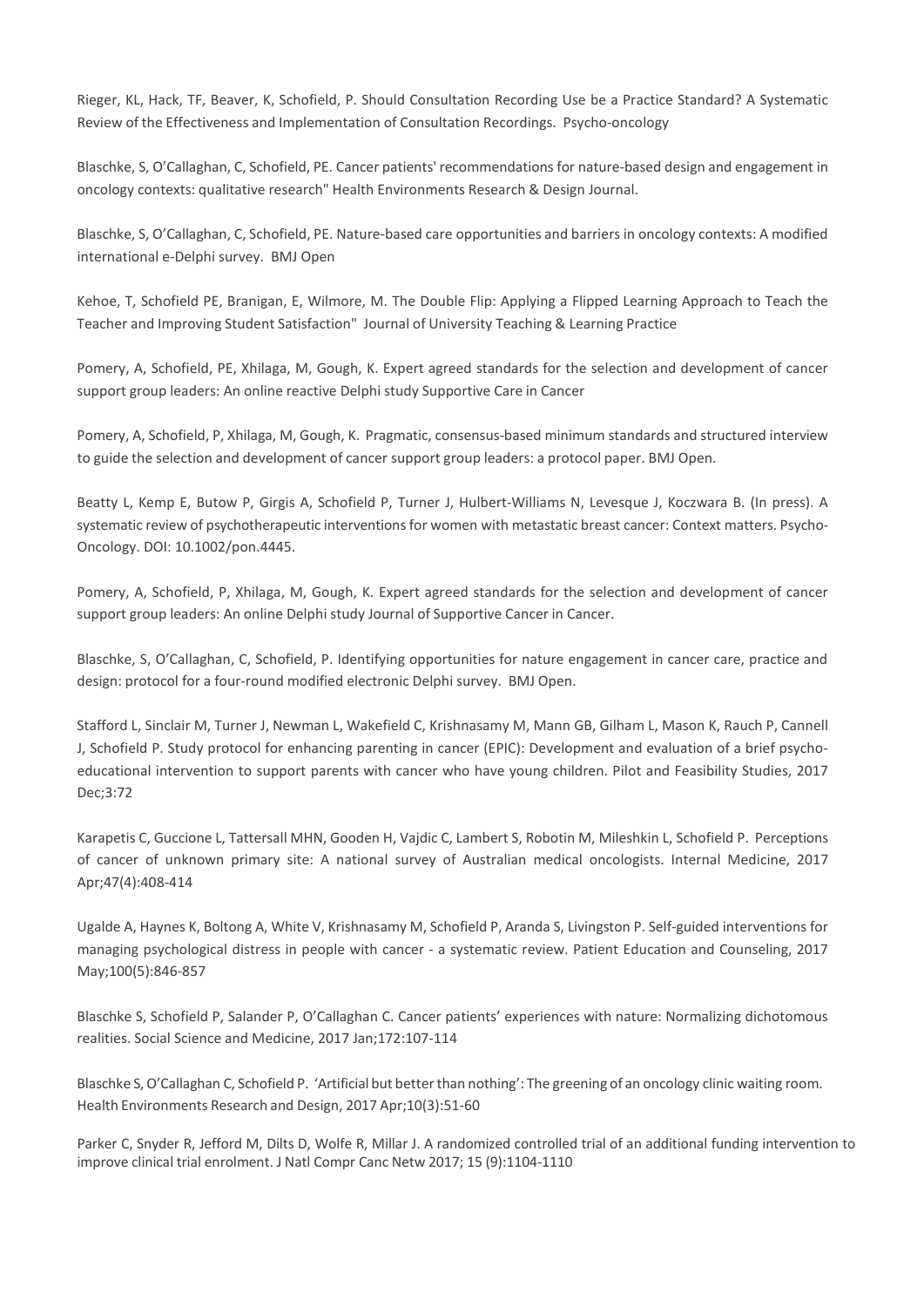Emery, J The ProCare Trial: a phase II randomised controlled trial ofshared care for follow-up of men with prostate cancer. British Journal of Urology International.

Hyatt, A, Lipson-Smith, R, Schofield, P, Gough, K Sze, M, Aldridge, L, Goldstein, D, Jefford, M, Bell, M, Butow, P. Communication challenges experienced by migrants with cancer: an exploratory study of the differences between migrant groups. Health Expectations.

Lipson-Smith, R, Hyatt, A, Butow, P, Hack, TF, Jefford, M, Hale, S, Hocking, A, Sirianni, M, Ozolins, U, Yiu, D, Schofield, P. Are audio-recordings the answer? - A pilot study of a communication intervention for non-English speaking cancer patients. Psycho-Oncology. 2016 July, 25: 1237 – 1240. DOI: 10.1002/pon.4193

Halkett, G, O'Connor, M, Aranda, S, Jefford, M, Merchant, S, York, D, Miller, L, Schofield, P, Communication skillstraining for radiation therapists: preparing patients for radiotherapy. Journal of Medical Radiation Science

Jefford, M., Gough, K., Drosdowsky, A, Russell, L, Aranda, S, Butow, P, Phipps-Nelson, J, Young, J, Krishnasamy, M, Ugalde, A, King, D, Strickland, A, Franco, M, Blum, R, Johnson, C, Ganju, V, Jeremy Shapiro, J, Chong, G, Charlton, J, Andrew Haydon, A, Schofield, P. A randomized controlled trial of a supportive care package (SurvivorCare) forsurvivors of colorectal cancer. The Oncologist.

Huntingdon B, Schofield P, Wolfowicz Z, Bergin R, Kabel D, Edmunds J, Penberthy S, Juraskova I. Toward structured peer support interventions in oncology: A qualitative insight into the experiences of gynaecological cancer survivors providing peer support. Supportive Care in Cancer, 2016 Feb;24(2):849-56

Schofield, P; Stockler, M; Zannino, D; Tebbutt, N C; Price, TJ; Simes, RJ; Wong, N; Pavlakis, N; Ransom, D; Moylan, E; Underhill, C; Wyld, D; Burns, I; Ward, R; Wilcken, N; Jefford, M. Hope, optimism and survival in a randomized trial of chemotherapy for metastatic colorectal cancer. Supportive Care in Cancer, 2016 Jan;24(1):401-8

O'Callaghan, C; Schofield; P, Butow, P; Nolte, L; Price, M; Tsintziras, S; Sze, M; Thein, T; Yiu, D; Mireskandari, S; Goldstein, D; Jefford, M. "I might not have cancer if you didn't mention it": A qualitative study on information needed by culturally diverse cancer survivors. Supportive Care in Cancer, 2016 Jan;24(1):409-18

Bergin, R, Bernshaw, D; Grogan,S; Juraskova, I; Penberthy; S; Mileshkin, L; Krishnasamy, M; Hocking, A; Aranda,S; Schofield, P Developing an evidence-based, nurse-led psycho-educational intervention with peer support in gynaecological oncology. Cancer Nursing, 2016 Mar-Apr; 39(2):E19-30

Kiss N, Isenring E, Gough K, Wheeler G, Wirth A, Campbell BA, Krishnasamy M. [Early and Intensive Dietary Counseling in Lung Cancer Patients Receiving \(Chemo\)Radiotherapy-A Pilot Randomized](http://www.ncbi.nlm.nih.gov/pubmed/27348253) [Controlled Trial.](http://www.ncbi.nlm.nih.gov/pubmed/27348253) Nutrition and Cancer. 2016 Aug-Sep;68(6):958-67

Frowen, J., Drosdowsky, A., Perry, A., & Corry, J. (2016). Long-term swallowing after chemoradiotherapy: Prospective study of functional and patient-reported changes over time. Head & Neck, 38, E307-15.

Birch E, van Bruwaene S, Everaerts W, Schubach K, Bush M, Krishnasamy M, Moon DA, Goad J, Lawrentschuk N, Murphy DG. Developing and evaluating Robocare; an innovative, nurse-led robotic [prostatectomy](http://www.ncbi.nlm.nih.gov/pubmed/26952687) care pathway. European Journal of Oncology Nursing. 2016 Apr;21:120-5

Pollard A, Burchell JL, Castle D, Neilson K, Ftanou M, Corry J, Rischin D, Kissane DW, Krishnasamy M, Carlson LE, Couper J. Individualised [mindfulness-based](http://www.ncbi.nlm.nih.gov/pubmed/26947583) stress reduction for head and neck cancer patients undergoing radiotherapy of curative intent: a [descriptive](http://www.ncbi.nlm.nih.gov/pubmed/26947583) pilot study. European Journal of Cancer Care (Engl). 2016 Mar 7. doi: 10.1111/ecc.12474.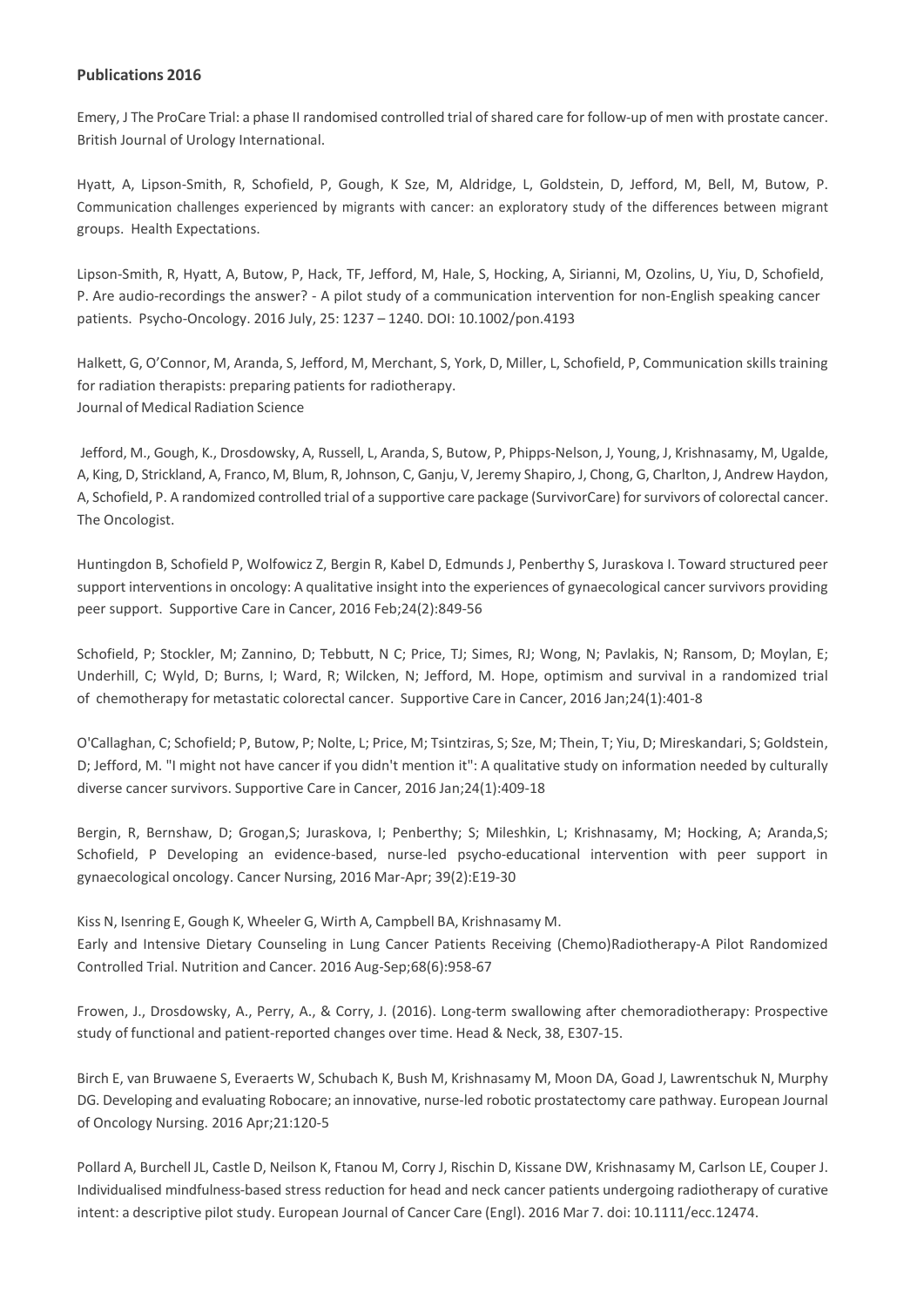Bergin R, Hocking A, Robinson T, Kabel D, Mileshkin L, Juraskova I, Bernshaw D, Aranda S, Schofield P. (Letter to the editor) Continuing variation and barriers to nurse-led vaginal dilator education for women with gynaecological cancer receiving radiotherapy. European Journal of Oncology Nursing. August 2016.

Oberoi DV, White V, Jefford M, Giles GG, Bolton D, Davis I, Winship I, Prince HM, Millar J, Harrison S, Kay A, Hill D. Caregivers' information needs and their 'experiences of care' during treatment are associated with elevated anxiety and depression: a cross-sectional study of the caregivers of renal cancer survivors. Support Care Cancer. 2016 Oct;24(10):4177-86. doi: 10.1007/s00520-016-3245-8.

Evans J, Nolte L, Piper A, Simkiss L, Whitfield K, Jefford M. A clinical placement program for primary care professionals at a comprehensive cancer centre. Australian Family Physician 2016; 45(8): 606-610

Wainer Z, Wright GM, Gough K et al. The impact of sex on prognostic host factors in surgical patients with lung cancer. Aust NZ J Surg

Pomery A, Schofield P, Xhilaga M, Gough K. Skills, knowledge and attributes ofsupport group leaders: A systematic review. Patient Education and Counseling 2016;99:672-688.

Creighton, N., Walton, R., Roder, D., Aranda, S. & Currow, D. Validation of administrative hospital data for identifying incident pancreatic and perampullary cancer cases: a population-based study using linked cancer registry and administrative hospital data. BMJ Open. 2016; 6(7): pp. e011161

Turner, J., Kelly, B., Clarke, D., Yates, P., Aranda, S., Jolley, D., Forbes, A., Chambers, S., Hargraves, M. & Mackenzie, L. A tiered multi-disciplinary approach to the psychosocial care of adult cancer patients integrated into routine care: The PROMPT study (a cluster randomized controlled trial). Journal of Supportive Care in Cancer.

Schofield, P., Gough, K., Lotfi-Jam, K., Bergin, R., Ugalde, A., Dudgeon, P., Crellin, W., Schubach, K., Foroudi, F., Tai, KH., Duchesne, G., Sanson-Fisher, R. & Aranda, S. Nurse-led group consultation intervention reduces depressive symptoms in men with localized prostate cancer: a cluster randomized controlled trial. BMC Cancer. 2016; 16:637 DOI 10.1186/s12885-016-2687-1

Crane, M., Scott, N., O'Hara, B., Aranda, S., Lafontaine, M., Stacey, I., Varlow, M. & Currow, D. Knowledge of the signs and symptoms and risk factors of lung cancer in Australia: mixed methods study. BMC Public Health. 2016; 16:508 DOI 10.1186/s12889-016-3051-8.

Roder, D., You, H., Baker, D., Walton, R., McCaughan, B., Aranda, S. & Currow, D. Using Linked Lung Cancer Registry and Hospital Data for Guiding Health Service Improvement. Asia Pacific Journal of Health Management. 2016; 11(1): 65-75.

Tervonen, H., Aranda, S., Roder, D., Walton, R., Baker, D., Hui, Y. & Currow, D. Differences in impact of Aboriginal and Torres Strait Islander status on cancer stage and survival by level of socio-economic disadvantage and remoteness of residence – A population-based cohort study in Australia. Cancer Epidemiology, 2016; 41: 132-138.

Tervonen, H., Walton, R., Roder, D., You, H., Morrell, S., Baker, D. & Aranda, S. Socio-demographic disadvantage and summary stage of cancer at diagnosis – a population based study in NSW. Cancer Epidemiology. 2016; 40: 87-94.

Kao, CY., Aranda, S., Krishnasamy, M. & Hamilton, B. Interventions to improve patients' understanding of cancer clinical trial participation: a systematic review. European Journal of Cancer Care. 2016; DOI: 10.1111/ecc.12424.

Shaw, T., Yates, P., Moore, B., Ash, K., Nolte, L., Krishnasamy, M., Nicholson, J., Rynderman, M., Avery, J., Jefford, M. Development and evaluation of an online educational resource about cancer survivorship for cancer nurses: a mixedmethods sequential study. European Journal of Cancer Care. 2016 August. DOI: 10.1111/ecc.12576